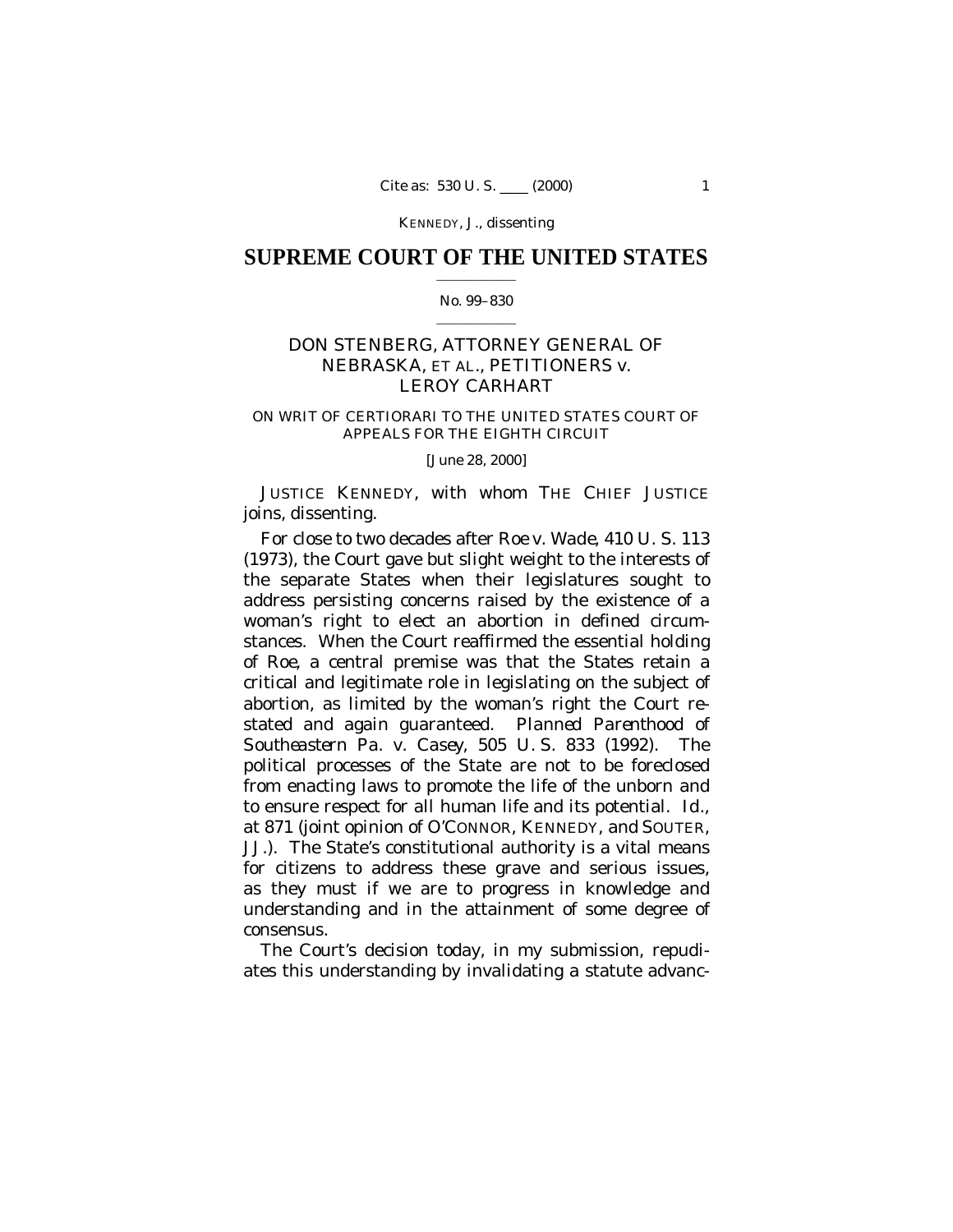ing critical state interests, even though the law denies no woman the right to choose an abortion and places no undue burden upon the right. The legislation is well within the State's competence to enact. Having concluded Nebraska's law survives the scrutiny dictated by a proper understanding of *Casey*, I dissent from the judgment invalidating it.

I

The Court's failure to accord any weight to Nebraska's interest in prohibiting partial-birth abortion is erroneous and undermines its discussion and holding. The Court's approach in this regard is revealed by its description of the abortion methods at issue, which the Court is correct to describe as "clinically cold or callous." *Ante*, at 3–4. The majority views the procedures from the perspective of the abortionist, rather than from the perspective of a society shocked when confronted with a new method of ending human life. Words invoked by the majority, such as "transcervical procedures," "[o]smotic dilators," "instrumental disarticulation," and "paracervical block," may be accurate and are to some extent necessary, *ante*, at 5–6; but for citizens who seek to know why laws on this subject have been enacted across the Nation, the words are insufficient. Repeated references to sources understandable only to a trained physician may obscure matters for persons not trained in medical terminology. Thus it seems necessary at the outset to set forth what may happen during an abortion.

The person challenging Nebraska's law is Dr. Leroy Carhart, a physician who received his medical degree from Hahnemann Hospital and University in 1973. App. 29. Dr. Carhart performs the procedures in a clinic in Nebraska, *id.,* at 30, and will also travel to Ohio to perform abortions there, *id.,* at 86. Dr. Carhart has no specialty certifications in a field related to childbirth or abortion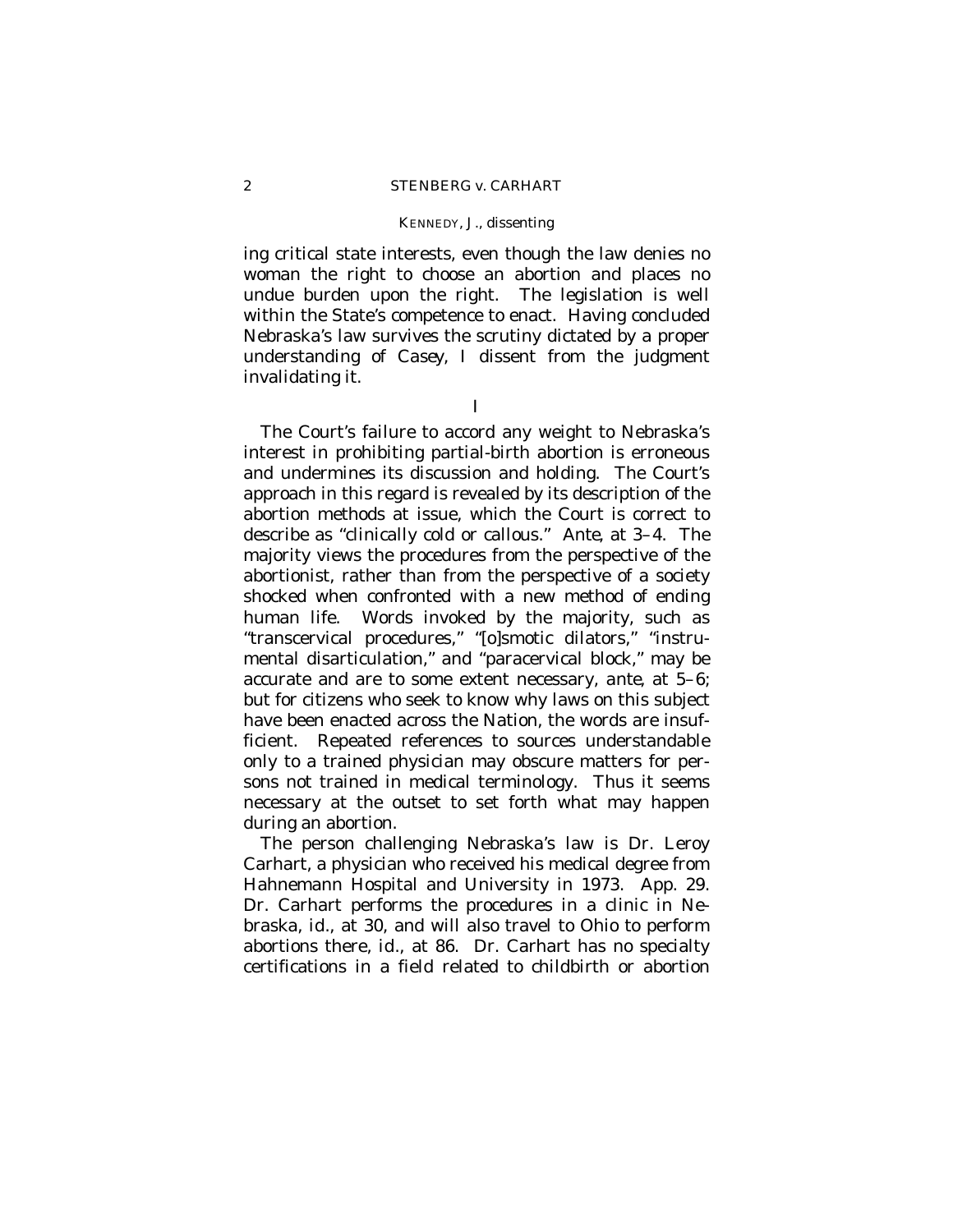and lacks admitting privileges at any hospital. *Id.*, at 82, 83. He performs abortions throughout pregnancy, including when he is unsure whether the fetus is viable. *Id.,* at 116. In contrast to the physicians who provided expert testimony in this case (who are board certified instructors at leading medical education institutions and members of the American Board of Obstetricians and Gynecologists), Dr. Carhart performs the partial-birth abortion procedure (D&X) that Nebraska seeks to ban. He also performs the other method of abortion at issue in the case, the D&E.

As described by Dr. Carhart, the D&E procedure requires the abortionist to use instruments to grasp a portion (such as a foot or hand) of a developed and living fetus and drag the grasped portion out of the uterus into the vagina. *Id.,* at 61. Dr. Carhart uses the traction created by the opening between the uterus and vagina to dismember the fetus, tearing the grasped portion away from the remainder of the body. *Ibid.* The traction between the uterus and vagina is essential to the procedure because attempting to abort a fetus without using that traction is described by Dr. Carhart as "pulling the cat's tail" or "drag[ging] a string across the floor, you'll just keep dragging it. It's not until something grabs the other end that you are going to develop traction." *Id.*, at 62. The fetus, in many cases, dies just as a human adult or child would: It bleeds to death as it is torn from limb from limb. *Id.*, at 63. The fetus can be alive at the beginning of the dismemberment process and can survive for a time while its limbs are being torn off. Dr. Carhart agreed that "[w]hen you pull out a piece of the fetus, let's say, an arm or a leg and remove that, at the time just prior to removal of the portion of the fetus, . . . the fetus [is] alive." *Id.*, at 62. Dr. Carhart has observed fetal heartbeat via ultrasound with "extensive parts of the fetus removed," *id.*, at 64, and testified that mere dismemberment of a limb does not always cause death because he knows of a physician who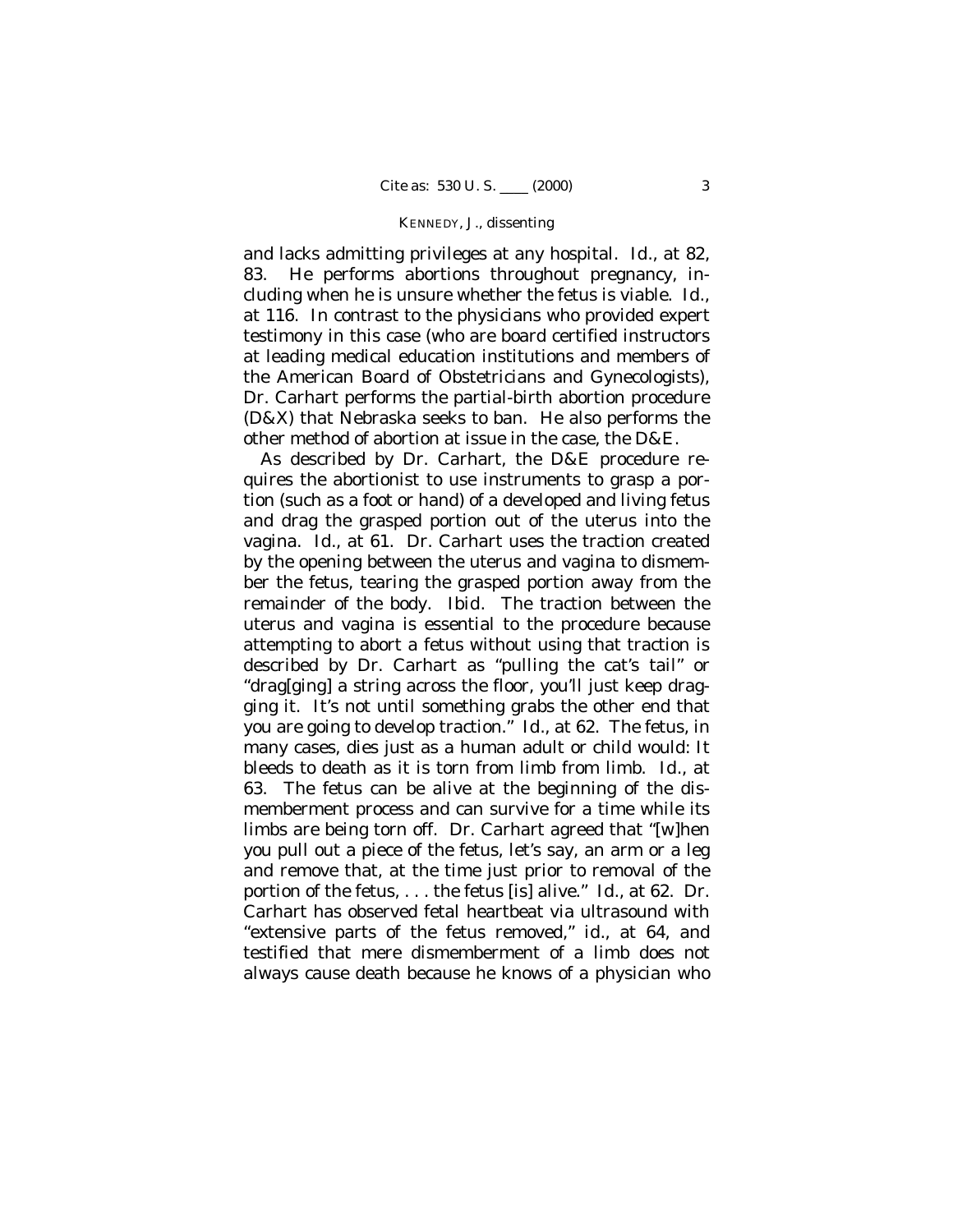removed the arm of a fetus only to have the fetus go on to be born "as a living child with one arm." *Id.*, at 63. At the conclusion of a D&E abortion no intact fetus remains. In Dr. Carhart's words, the abortionist is left with "a tray full of pieces." *Id.*, at 125.

The other procedure implicated today is called "partialbirth abortion" or the D&X. The D&X can be used, as a general matter, after 19 weeks gestation because the fetus has become so developed that it may survive intact partial delivery from the uterus into the vagina. *Id.*, at 61. In the D&X, the abortionist initiates the woman's natural delivery process by causing the cervix of the woman to be dilated, sometimes over a sequence of days. *Id.*, at 492. The fetus' arms and legs are delivered outside the uterus while the fetus is alive; witnesses to the procedure report seeing the body of the fetus moving outside the woman's body. Brief for Petitioners 4. At this point, the abortion procedure has the appearance of a live birth. As stated by one group of physicians, "[a]s the physician manually performs breech extraction of the body of a live fetus, excepting the head, she continues in the apparent role of an obstetrician delivering a child." Brief for Association of American Physicians and Surgeons et al. as *Amici Curiae* 27. With only the head of the fetus remaining in utero, the abortionist tears open the skull. According to Dr. Martin Haskell, a leading proponent of the procedure, the appropriate instrument to be used at this stage of the abortion is a pair of scissors. M. Haskell, Dilation and Extraction for Late Second Trimester Abortion (1992), in 139 Cong. Rec. 8605 (1993). Witnesses report observing the portion of the fetus outside the woman react to the skull penetration. Brief for Petitioners 4. The abortionist then inserts a suction tube and vacuums out the developing brain and other matter found within the skull. The process of making the size of the fetus' head smaller is given the clinically neutral term "reduction procedure." 11 F. Supp. 2d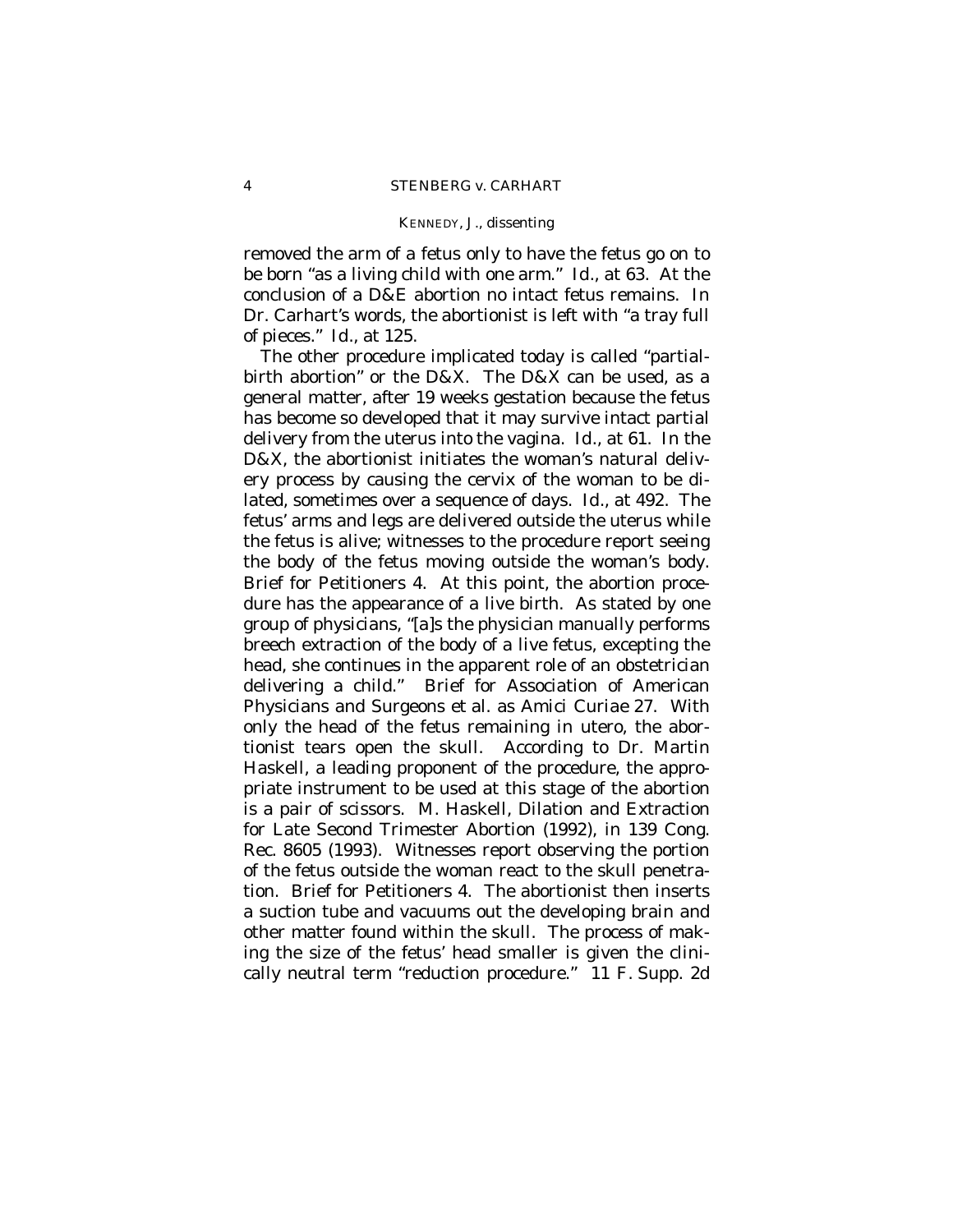1099, 1106 (Neb. 1998). Brain death does not occur until after the skull invasion, and, according to Dr. Carhart, the heart of the fetus may continue to beat for minutes after the contents of the skull are vacuumed out. App. 58. The abortionist next completes the delivery of a dead fetus, intact except for the damage to the head and the missing contents of the skull.

Of the two described procedures, Nebraska seeks only to ban the D&X. In light of the description of the D&X procedure, it should go without saying that Nebraska's ban on partial-birth abortion furthers purposes States are entitled to pursue. Dr. Carhart nevertheless maintains the State has no legitimate interest in forbidding the D&X. As he interprets the controlling cases in this Court, the only two interests the State may advance through regulation of abortion are in the health of the woman who is considering the procedure and in the life of the fetus she carries. Brief for Respondent 45. The Court, as I read its opinion, accedes to his views, misunderstanding *Casey* and the authorities it confirmed.

*Casey* held that cases decided in the wake of *Roe* v. *Wade,* 410 U. S. 113 (1973), had "given [state interests] too little acknowledgment and implementation." 505 U. S., at 871 (joint opinion of O'CONNOR, KENNEDY, and SOUTER, JJ.). The decision turned aside any contention that a person has the "right to decide whether to have an abortion without 'interference from the State,'" *id.*, at 875, and rejected a strict scrutiny standard of review as "incompatible with the recognition that there is a substantial state interest in potential life throughout pregnancy." *Id.*, at 876. "The very notion that the State has a substantial interest in potential life leads to the conclusion that not all regulations must be deemed unwarranted." *Ibid.* We held it was inappropriate for the Judicial Branch to provide an exhaustive list of state interests implicated by abortion. *Id.*, at 877.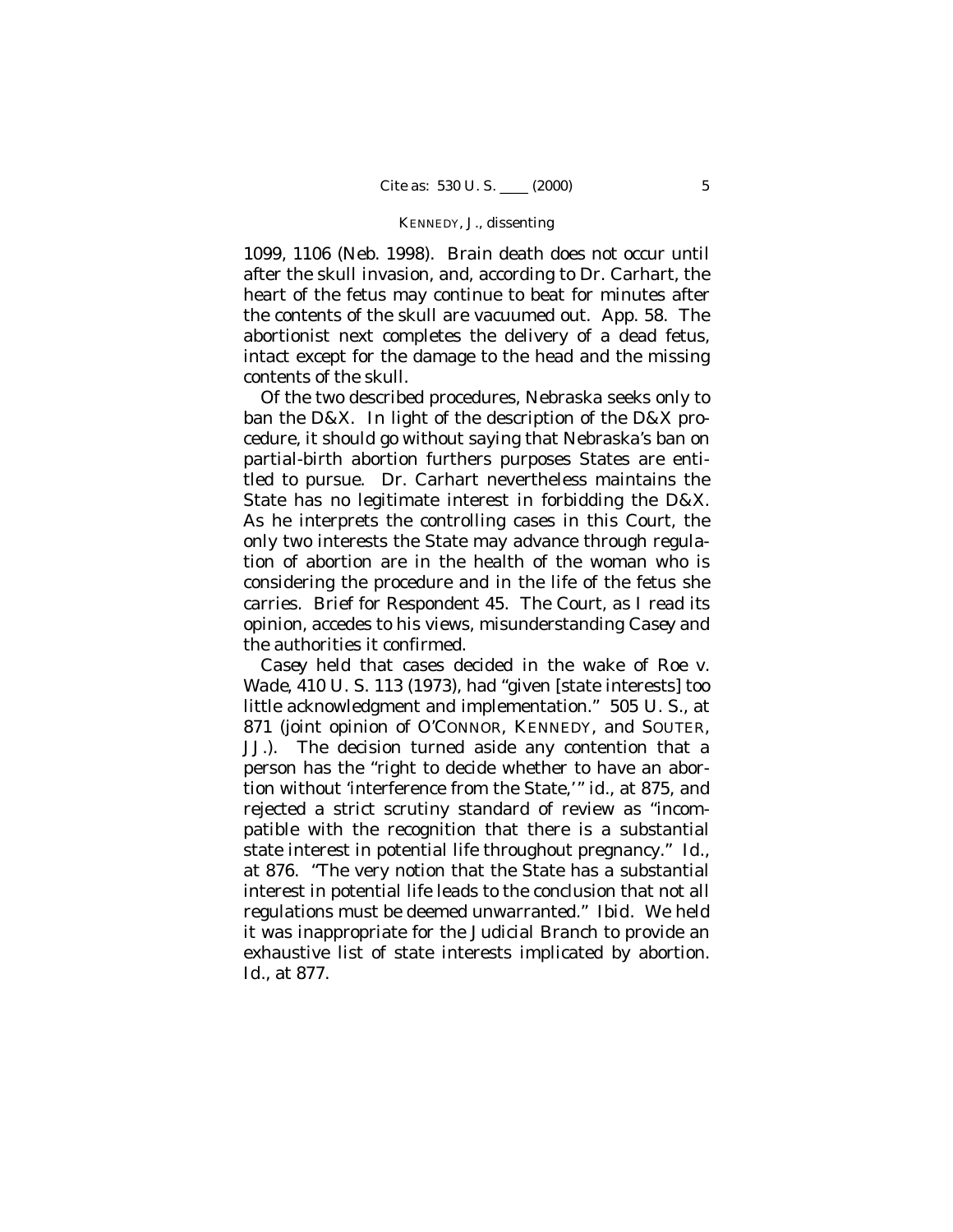# 6 STENBERG *v.* CARHART

# KENNEDY, J., dissenting

*Casey* is premised on the States having an important constitutional role in defining their interests in the abortion debate. It is only with this principle in mind that Nebraska's interests can be given proper weight. The State's brief describes its interests as including concern for the life of the unborn and "for the partially-born," in preserving the integrity of the medical profession, and in "erecting a barrier to infanticide." Brief for Petitioners 48–49. A review of *Casey* demonstrates the legitimacy of these policies. The Court should say so.

States may take sides in the abortion debate and come down on the side of life, even life in the unborn:

"Even in the earliest stages of pregnancy, the State may enact rules and regulations designed to encourage [a woman] to know that there are philosophic and social arguments of great weight that can be brought to bear in favor of continuing the pregnancy to full term and that there are procedures and institutions to allow adoption of unwanted children as well as a certain degree of state assistance if the mother chooses to raise the child herself." 505 U. S., at 872 (joint opinion of O'CONNOR, KENNEDY, and SOUTER, JJ.).

States also have an interest in forbidding medical procedures which, in the State's reasonable determination, might cause the medical profession or society as a whole to become insensitive, even disdainful, to life, including life in the human fetus. Abortion, *Casey* held, has consequences beyond the woman and her fetus. The States' interests in regulating are of concomitant extension. *Casey* recognized that abortion is, "fraught with consequences for . . . the persons who perform and assist in the procedure [and for] society which must confront the knowledge that these procedures exist, procedures some deem nothing short of an act of violence against innocent human life." *Id.,* at 852.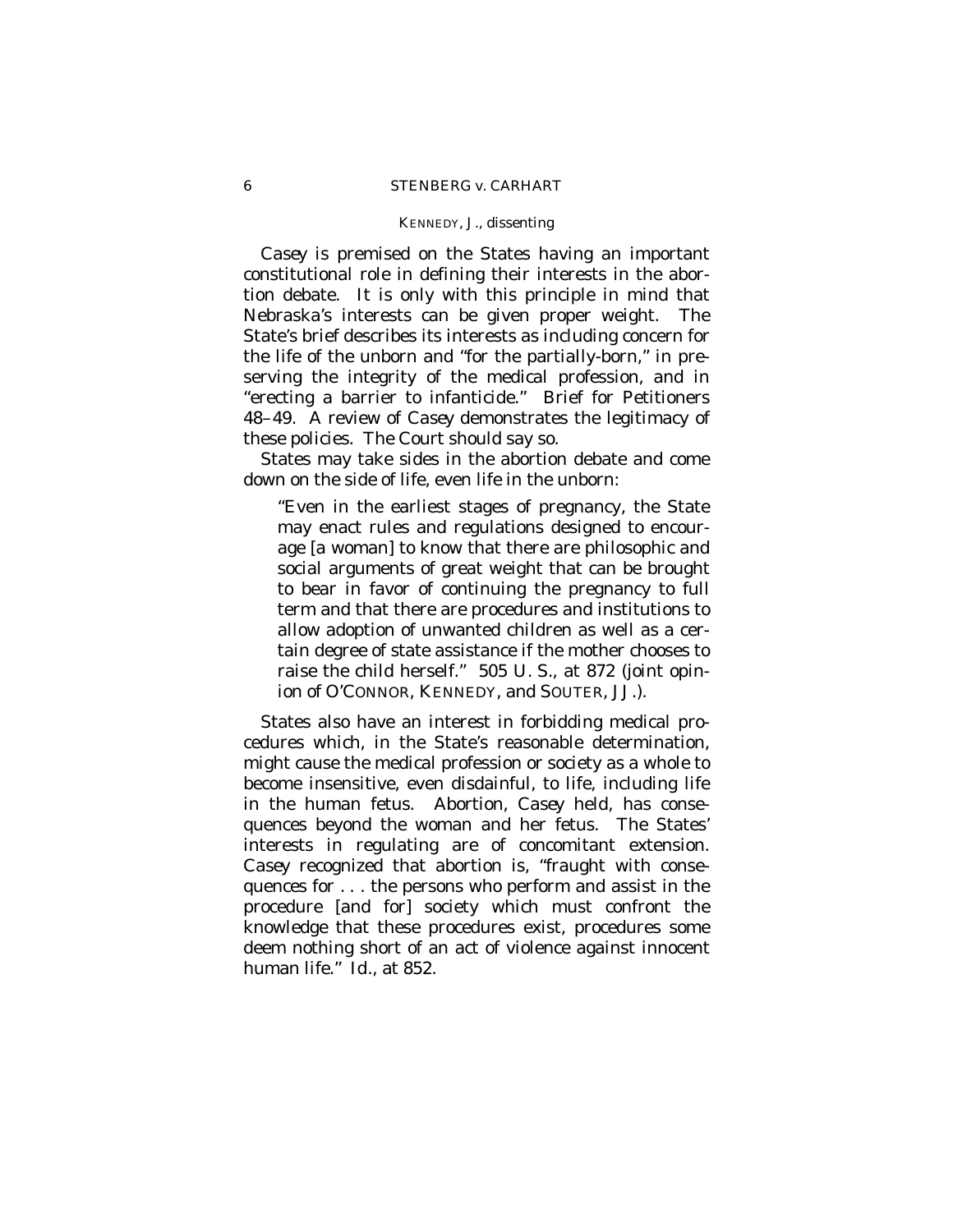A State may take measures to ensure the medical profession and its members are viewed as healers, sustained by a compassionate and rigorous ethic and cognizant of the dignity and value of human life, even life which cannot survive without the assistance of others. *Ibid.; Washington* v. *Glucksberg,* 521 U. S. 702, 730–734 (1997).

*Casey* demonstrates that the interests asserted by the State are legitimate and recognized by law. It is argued, however, that a ban on the D&X does not further these interests. This is because, the reasoning continues, the D&E method, which Nebraska claims to be beyond its intent to regulate, can still be used to abort a fetus and is no less dehumanizing than the D&X method. While not adopting the argument in express terms, the Court indicates tacit approval of it by refusing to reject it in a forthright manner. Rendering express what is only implicit in the majority opinion, JUSTICE STEVENS and JUSTICE GINSBURG are forthright in declaring that the two procedures are indistinguishable and that Nebraska has acted both irrationally and without a proper purpose in enacting the law. The issue is not whether members of the judiciary can see a difference between the two procedures. It is whether Nebraska can. The Court's refusal to recognize Nebraska's right to declare a moral difference between the procedure is a dispiriting disclosure of the illogic and illegitimacy of the Court's approach to the entire case.

Nebraska was entitled to find the existence of a consequential moral difference between the procedures. We are referred to substantial medical authority that D&X perverts the natural birth process to a greater degree than D&E, commandeering the live birth process until the skull is pierced. American Medical Association (AMA) publications describe the D&X abortion method as "ethically wrong." AMA Board of Trustees Factsheet on HR 1122 (June 1997), in App. to Brief for Association of American Physicians and Surgeons et al. as *Amici Curiae* 1 (AMA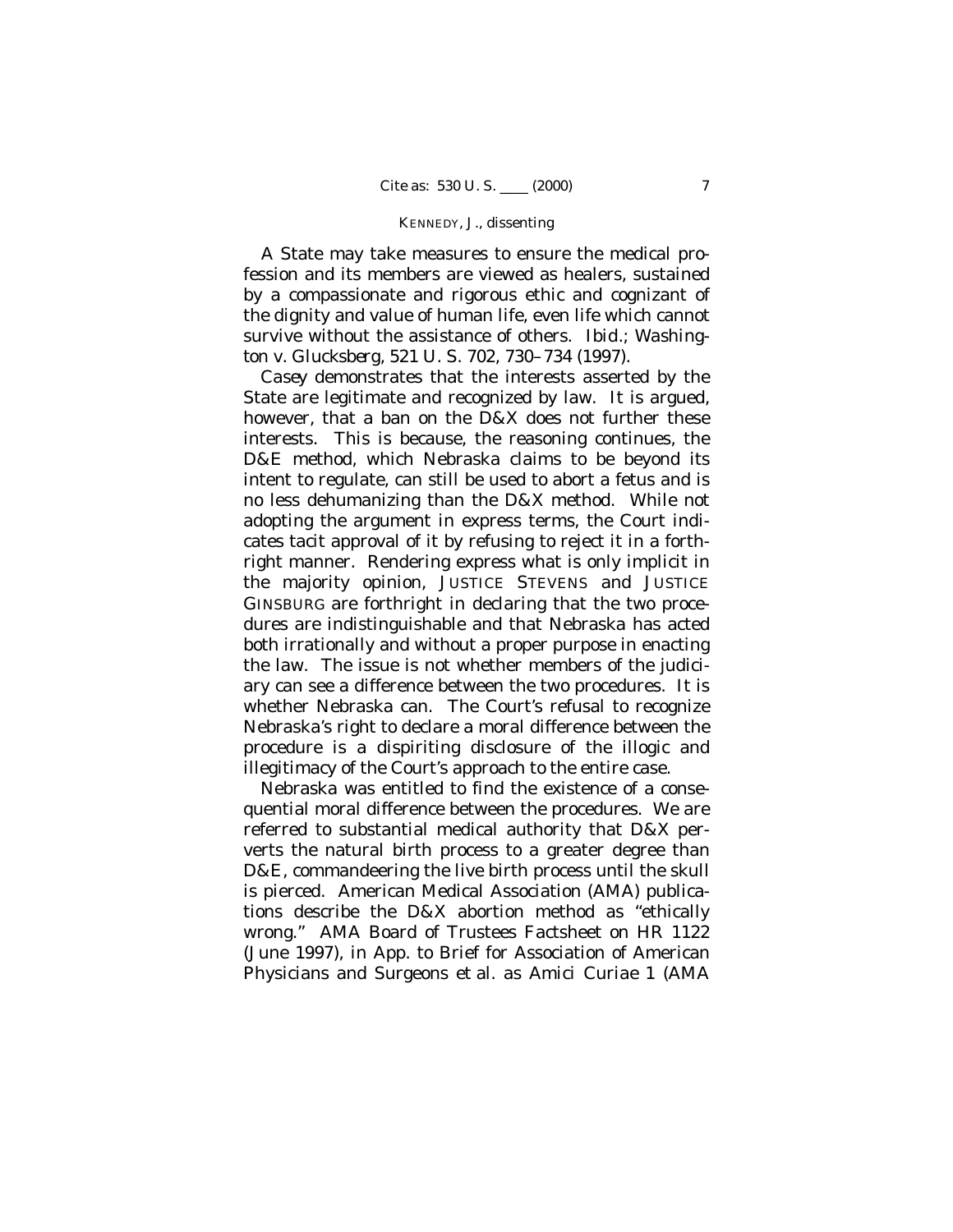#### 8 STENBERG *v.* CARHART

#### KENNEDY, J., dissenting

Factsheet). The D&X differs from the D&E because in the D&X the fetus is "killed *outside* of the womb" where the fetus has "an autonomy which separates it from the right of the woman to choose treatments for her own body." *Ibid.*; see also App. 639–640; Brief for Association of American Physicians and Surgeons et al. as *Amici Curiae* 27 ("Intact D&X is aberrant and troubling because the technique confuses the disparate role of a physician in childbirth and abortion in such a way as to blur the medical, legal, and ethical line between infanticide and abortion"). Witnesses to the procedure relate that the fingers and feet of the fetus are moving prior to the piercing of the skull; when the scissors are inserted in the back of the head, the fetus' body, wholly outside the woman's body and alive, reacts as though startled and goes limp. D&X's stronger resemblance to infanticide means Nebraska could conclude the procedure presents a greater risk of disrespect for life and a consequent greater risk to the profession and society, which depend for their sustenance upon reciprocal recognition of dignity and respect. The Court is without authority to second-guess this conclusion.

Those who oppose abortion would agree, indeed would insist, that both procedures are subject to the most severe moral condemnation, condemnation reserved for the most repulsive human conduct. This is not inconsistent, however, with the further proposition that as an ethical and moral matter D&X is distinct from D&E and is a more serious concern for medical ethics and the morality of the larger society the medical profession must serve. Nebraska must obey the legal regime which has declared the right of the woman to have an abortion before viability. Yet it retains its power to adopt regulations which do not impose an undue burden on the woman's right. By its regulation, Nebraska instructs all participants in the abortion process, including the mother, of its moral judgment that all life, including the life of the unborn, is to be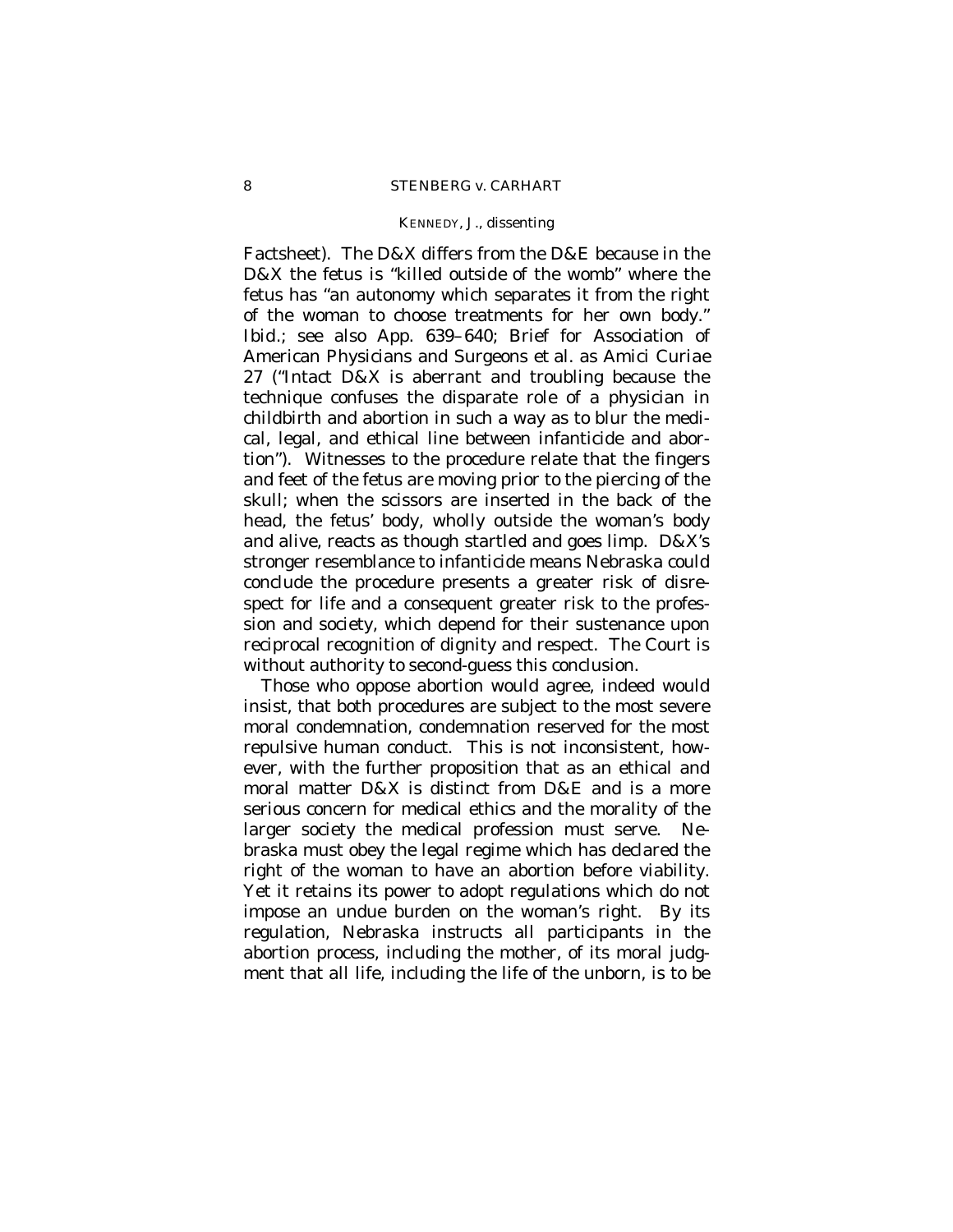respected. The participants, Nebraska has determined, cannot be indifferent to the procedure used and must refrain from using the natural delivery process to kill the fetus. The differentiation between the procedures is itself a moral statement, serving to promote respect for human life; and if the woman and her physician in contemplating the moral consequences of the prohibited procedure conclude that grave moral consequences pertain to the permitted abortion process as well, the choice to elect or not to elect abortion is more informed; and the policy of promoting respect for life is advanced.

It ill-serves the Court, its institutional position, and the constitutional sources it seeks to invoke to refuse to issue a forthright affirmation of Nebraska's right to declare that critical moral differences exist between the two procedures. The natural birth process has been appropriated; yet the Court refuses to hear the State's voice in defining its interests in its law. The Court's holding contradicts *Casey*'s assurance that the State's constitutional position in the realm of promoting respect for life is more than marginal.

# II

Demonstrating a further and basic misunderstanding of *Casey*, the Court holds the ban on the D&X procedure fails because it does not include an exception permitting an abortionist to perform a D&X whenever he believes it will best preserve the health of the woman. Casting aside the views of distinguished physicians and the statements of leading medical organizations, the Court awards each physician a veto power over the State's judgment that the procedures should not be performed. Dr. Carhart has made the medical judgment to use the D&X procedure in every case, regardless of indications, after 15 weeks gestation. 11 F. Supp. 2d, at 1105. Requiring Nebraska to defer to Dr. Carhart's judgment is no different than for-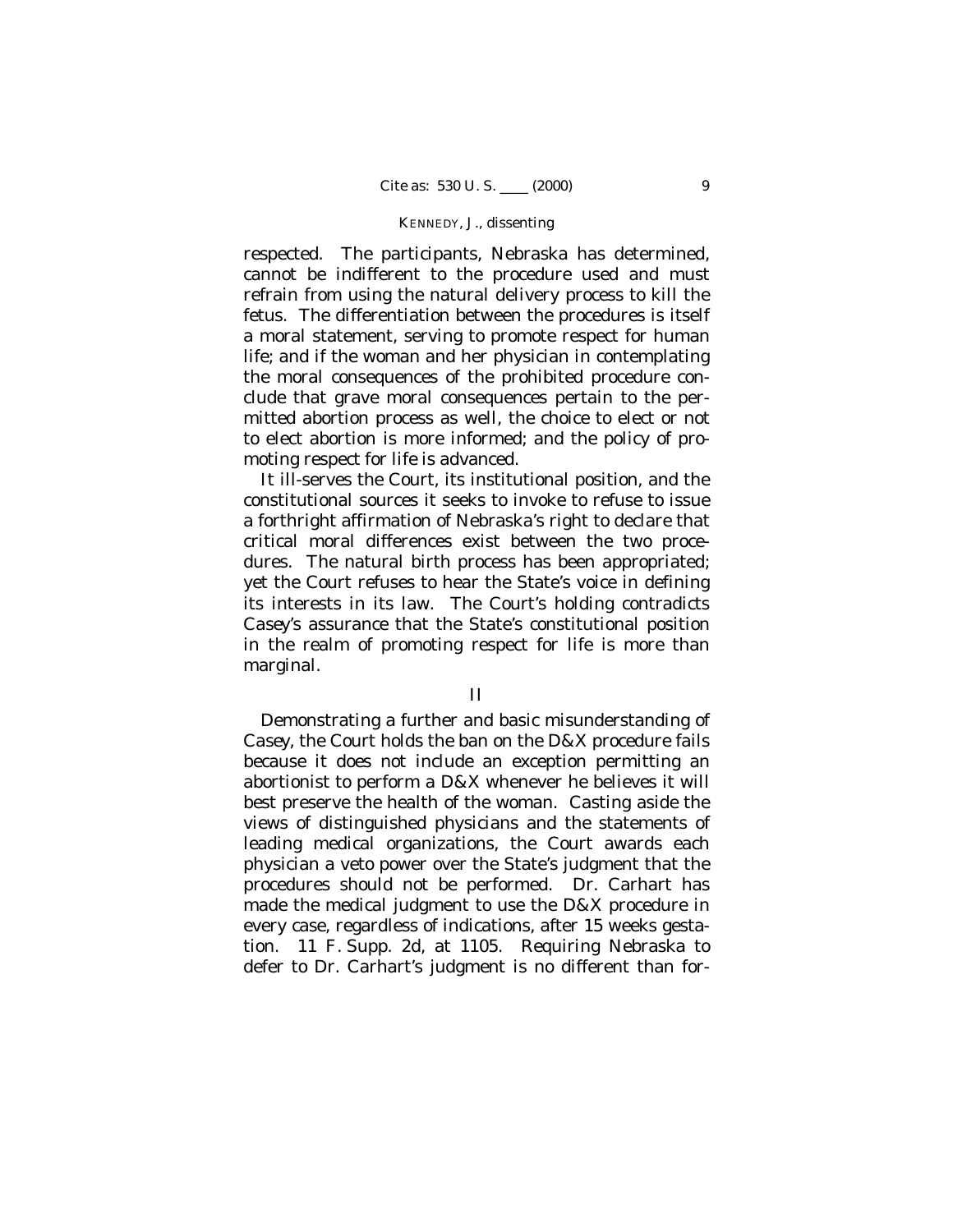bidding Nebraska from enacting a ban at all; for it is now Dr. Leroy Carhart who sets abortion policy for the State of Nebraska, not the legislature or the people. *Casey* does not give precedence to the views of a single physician or a group of physicians regarding the relative safety of a particular procedure.

I am in full agreement with JUSTICE THOMAS that the appropriate *Casey* inquiry is not, as the Court would have it, whether the State is preventing an abortionist from doing something that, in his medical judgment, he believes to be the most appropriate course of treatment. *Post,* at 32–36. *Casey* addressed the question "whether the State can resolve . . . philosophic questions [about abortion] in such a definitive way that a woman lacks all choice in the matter." 505 U. S., at 850. We decided the issue against the State, holding that a woman cannot be deprived of the opportunity to make reproductive decisions. *Id.*, at 860. *Casey* made it quite evident, however, that the State has substantial concerns for childbirth and the life of the unborn and may enact laws "which in no real sense depriv[e] women of the ultimate decision." *Id.*, at 875 (joint opinion of O'CONNOR, KENNEDY, and SOUTER, JJ.). Laws having the "purpose or effect of placing a substantial obstacle in the path of a woman seeking an abortion of a nonviable fetus" are prohibited. *Id.*, at 877. Nebraska's law does not have this purpose or effect.

The holding of *Casey*, allowing a woman to elect abortion in defined circumstances, is not in question here. Nebraska, however, was entitled to conclude that its ban, while advancing important interests regarding the sanctity of life, deprived no woman of a safe abortion and therefore did not impose a substantial obstacle on the rights of any woman. The American College of Obstetricians and Gynecologists (ACOG) "could identify no circumstances under which [D&X] would be the only option to save the life or preserve the health of the woman." App.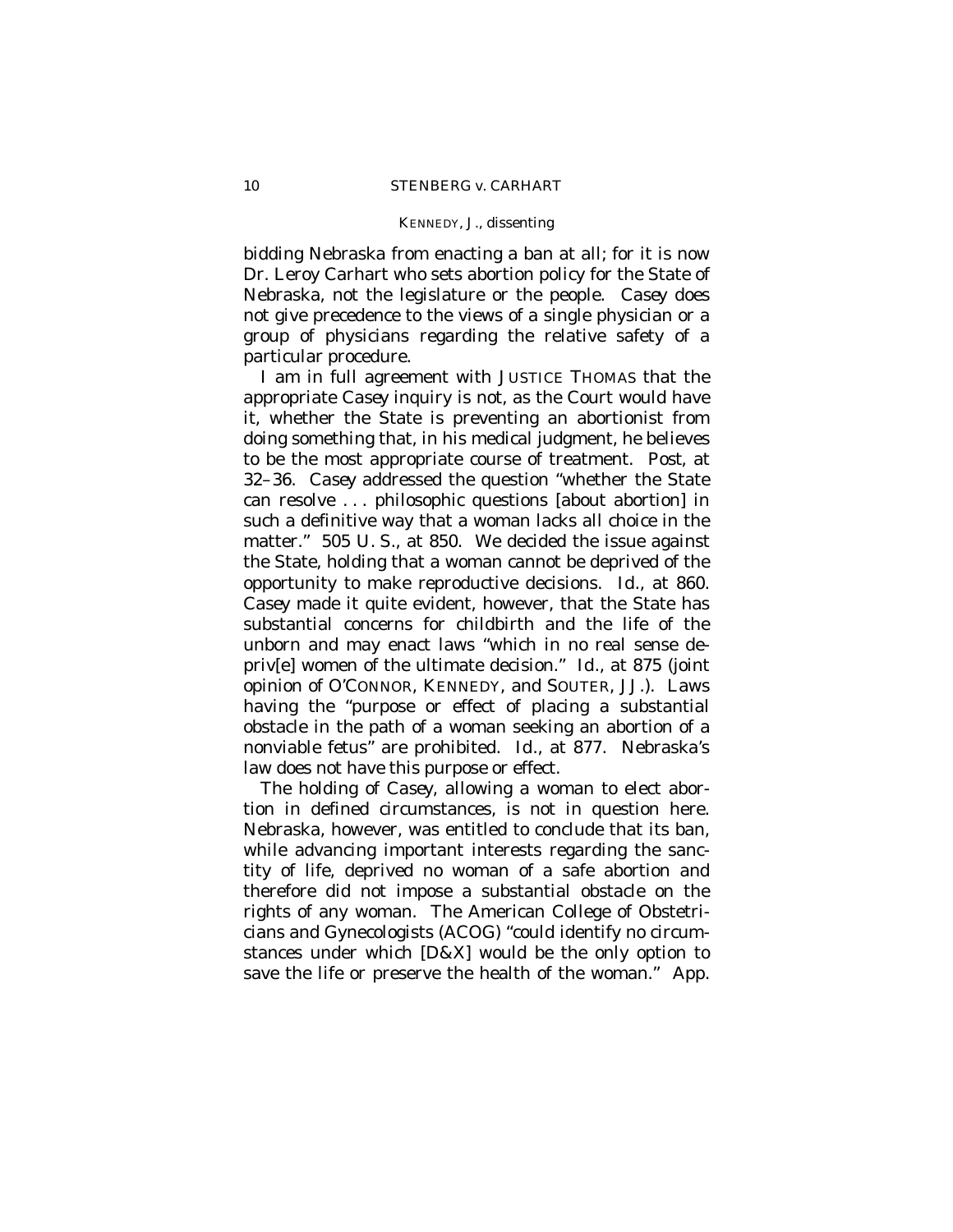600–601. The American Medical Association agrees, stating the "AMA's expert panel, which included an ACOG representative, could not find 'any' identified circumstance where it was 'the only appropriate alternative.'" AMA Factsheet 1. The Court's conclusion that the D&X is the safest method requires it to replace the words "may be" with the word "is" in the following sentence from ACOG's position statement: "An intact D&X, however, may be the best or most appropriate procedure in a particular circumstance." App. 600–601.

No studies support the contention that the D&X abortion method is safer than other abortion methods. Brief for Respondent 36, n. 41. Leading proponents of the procedure acknowledge that the D&X has "disadvantages" versus other methods because it requires a high degree of surgical skill to pierce the skull with a sharp instrument in a blind procedure. Haskell, 139 Cong. Rec. 8605 (1993). Other doctors point to complications that may arise from the D&X. Brief for American Physicians and Surgeons et al. as *Amici Curiae* 21–23; App. 186. A leading physician, Frank Boehm, M. D., who has performed and supervised abortions as director of the Fetal Intensive Care Unit and the Maternal/Fetal Medicine Division at Vanderbilt University Hospital, has refused to support use of the D&X, both because no medical need for the procedure exists and because of ethical concerns. *Id.*, at 636, 639– 640, 656–657. Dr. Boehm, a fellow of ACOG, *id.*, at 565, supports abortion rights and has provided sworn testimony in opposition to previous state attempts to regulate abortion. *Id.*, at 608–614.

The Court cannot conclude the D&X is part of standard medical practice. It is telling that no expert called by Dr. Carhart, and no expert testifying in favor of the procedure, had in fact performed a partial-birth abortion in his or her medical practice. *E.g.*, *id.,* at 308 (testimony of Dr. Phillip Stubblefield). In this respect their opinions were court-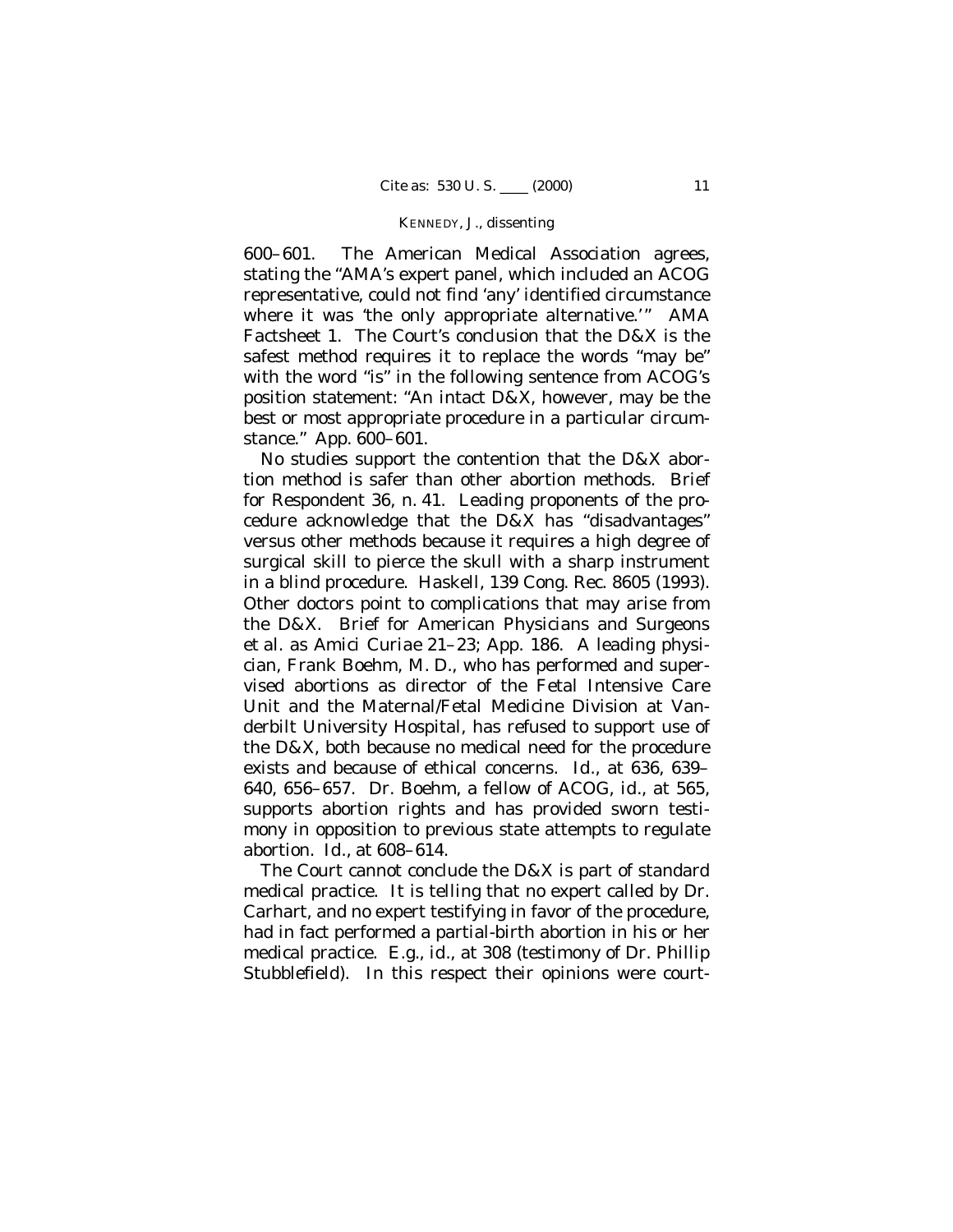room conversions of uncertain reliability. Litigation in other jurisdictions establishes that physicians do not adopt the D&X procedure as part of standard medical practice. *E.g.*, *Richmond Medical Center for Women* v. *Gilmore*, 144 F. 3d 326, 328 (CA4 1998); *Hope Clinic* v. *Ryan*, 195 F. 3d 857, 871 (CA7 1999); see also App. 603– 604. It is quite wrong for the Court to conclude, as it seems to have done here, that Dr. Carhart conforms his practice to the proper standard of care because he has incorporated the procedure into his practice. Neither Dr. Boehm nor Dr. Carhart's lead expert, Dr. Stubblefield (the chairman of the Department of Obstetrics and Gynecology at Boston University School of Medicine and director of obstetrics and gynecology for the Boston Medical Center) has done so.

Substantial evidence supports Nebraska's conclusion that its law denies no woman a safe abortion. The most to be said for the D&X is it may present an unquantified lower risk of complication for a particular patient but that other proven safe procedures remain available even for this patient. Under these circumstances, the Court is wrong to limit its inquiry to the relative physical safety of the two procedures, with the slightest potential difference requiring the invalidation of the law. As JUSTICE O'CONNOR explained in an earlier case, the State may regulate based on matters beyond "what various medical organizations have to say about the *physical* safety of a particular procedure." *Akron* v. *Akron Center for Reproductive Health, Inc.*, 462 U. S. 416, 467 (1983) (dissenting opinion). Where the difference in physical safety is, at best, marginal, the State may take into account the grave moral issues presented by a new abortion method. See *Casey*, 505 U. S., at 880 (requiring a regulation to impose a "significant threat to the life or health of a woman" before its application would impose an undue burden (internal quotation marks omitted)). Dr. Carhart does not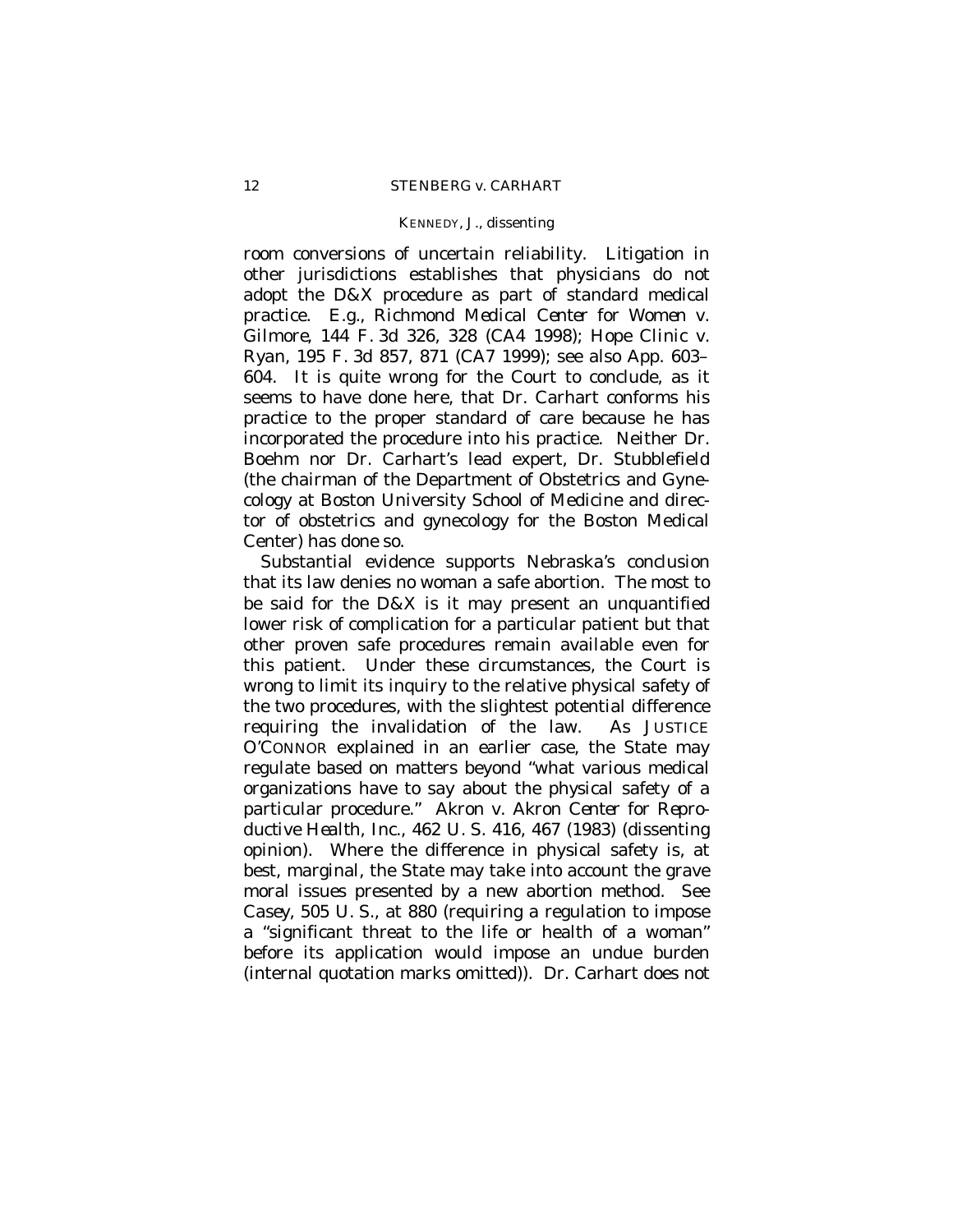decide to use the D&X based on a conclusion that it is best for a particular woman. Unsubstantiated and generalized health differences which are, at best, marginal, do not amount to a substantial obstacle to the abortion right. *Id.*, at 874, 876 (joint opinion of O'CONNOR, KENNEDY, and SOUTER, JJ.). It is also important to recognize that the D&X is effective only when the fetus is close to viable or, in fact, viable; thus the State is regulating the process at the point where its interest in life is nearing its peak.

Courts are ill-equipped to evaluate the relative worth of particular surgical procedures. The legislatures of the several States have superior factfinding capabilities in this regard. In an earlier case, JUSTICE O'CONNOR had explained that the general rule extends to abortion cases, writing that the Court is not suited to be "the Nation's *ex officio* medical board with powers to approve or disapprove medical and operative practices and standards throughout the United States." 462 U. S., at 456 (dissenting opinion) (internal quotation marks omitted). "Irrespective of the difficulty of the task, legislatures, with their superior factfinding capabilities, are certainly better able to make the necessary judgments than are courts." *Id.*, at 456, n. 4. Nebraska's judgment here must stand.

In deferring to the physician's judgment, the Court turns back to cases decided in the wake of *Roe*, cases which gave a physician's treatment decisions controlling weight. Before it was repudiated by *Casey*, the approach of deferring to physicians had reached its apex in *Akron, supra,* where the Court held an informed consent requirement was unconstitutional. The law challenged in *Akron* required the abortionist to inform the woman of the status of her pregnancy, the development of her fetus, the date of possible viability, the physical and emotional complications that may result from an abortion, and the availability of agencies to provide assistance and information. *Id.*, at 442. The physician was also required to advise the woman of the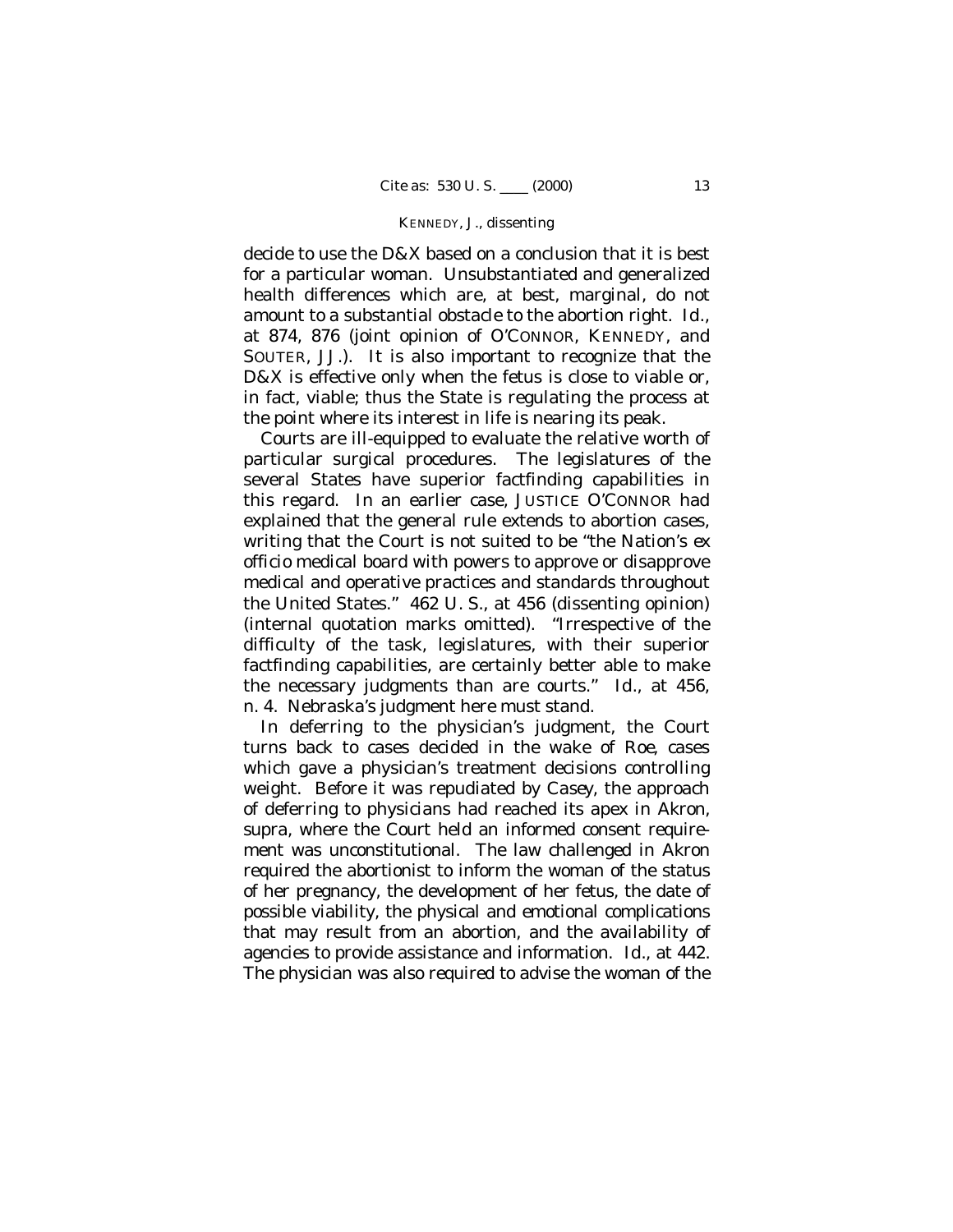risks associated with the abortion technique to be employed and other information. *Ibid.* The law was invalidated based on the physician's right to practice medicine in the way he or she saw fit; for, according to the *Akron* Court, "[i]t remains primarily the responsibility of the physician to ensure that appropriate information is conveyed to his patient, depending on her particular circumstances." *Id.*, at 443. Dispositive for the Court was that the law was an "intrusion upon the discretion of the pregnant woman's physician." *Id.*, at 445. The physician was placed in an "undesired and uncomfortable straitjacket." *Ibid.* (internal quotation marks omitted). The Court's decision today echoes the *Akron* Court's deference to a physician's right to practice medicine in the way he sees fit.

The Court, of course, does not wish to cite *Akron*; yet the Court's holding is indistinguishable from the reasoning in *Akron* that *Casey* repudiated. No doubt exists that today's holding is based on a physician-first view which finds its primary support in that now-discredited case. Rather than exalting the right of a physician to practice medicine with unfettered discretion, *Casey* recognized: "Whatever constitutional status the doctor-patient relation may have as a general matter, in the present context it is derivative of the woman's position." 505 U. S., at 884 (joint opinion of O'CONNOR, KENNEDY, and SOUTER, JJ.). *Casey* discussed the informed consent requirement struck down in *Akron* and held *Akron* was wrong. The doctor-patient relation was only "entitled to the same solicitude it receives in other contexts." 505 U. S., at 884. The standard of medical practice cannot depend on the individual views of Dr. Carhart and his supporters. The question here is whether there was substantial and objective medical evidence to demonstrate the State had considerable support for its conclusion that the ban created a substantial risk to no woman's health. *Casey* recognized the point, holding the physician's ability to practice medicine was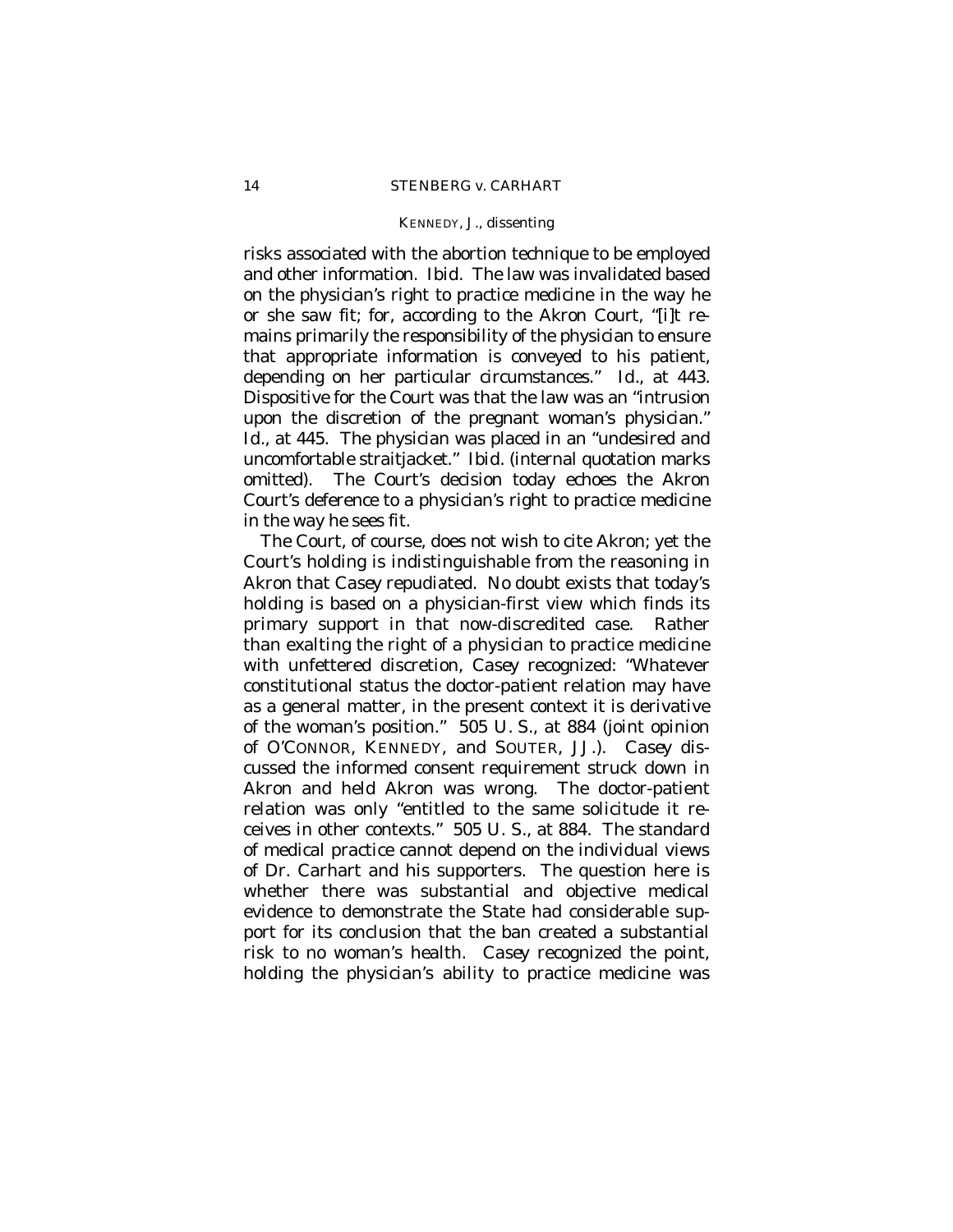"subject to reasonable . . . regulation by the State" and would receive the "same solicitude it receives in other contexts." *Id.,* at 884 (joint opinion of O'CONNOR, KENNEDY, and SOUTER, JJ.). In other contexts, the State is entitled to make judgments where high medical authority is in disagreement.

The Court fails to acknowledge substantial authority allowing the State to take sides in a medical debate, even when fundamental liberty interests are at stake and even when leading members of the profession disagree with the conclusions drawn by the legislature. In *Kansas* v. *Hendricks,* 521 U. S. 346 (1997), we held that disagreements among medical professionals "do not tie the State's hands in setting the bounds of . . . laws. In fact, it is precisely where such disagreement exists that legislatures have been afforded the widest latitude." *Id.*, at 360, n. 3. Instead, courts must exercise caution (rather than require deference to the physician's treatment decision) when medical uncertainty is present. *Ibid*. ("[W]hen a legislature 'undertakes to act in areas fraught with medical and scientific uncertainties, legislative options must be especially broad and courts should be cautious not to rewrite legislation'") (quoting *Jones* v. *United States,* 463 U. S. 354, 370 (1983)); see also *Collins* v. *Texas,* 223 U. S. 288, 297–298 (1912) (Holmes, J.) (declaring the "right of the state to adopt a policy even upon medical matters concerning which there is difference of opinion and dispute"); *Lambert* v. *Yellowley,* 272 U. S. 581, 596–597 (1926) (rejecting claim of distinguished physician because "[h]igh medical authority being in conflict . . . , it would, indeed, be strange if Congress lacked the power [to act]"); *Marshall* v. *United States,* 414 U. S. 417, 427 (1974) (recognizing "there is no agreement among members of the medical profession" (internal quotation marks omitted)); *United States* v. *Rutherford,* 442 U. S. 544 (1979) (discussing regulatory approval process for certain drugs).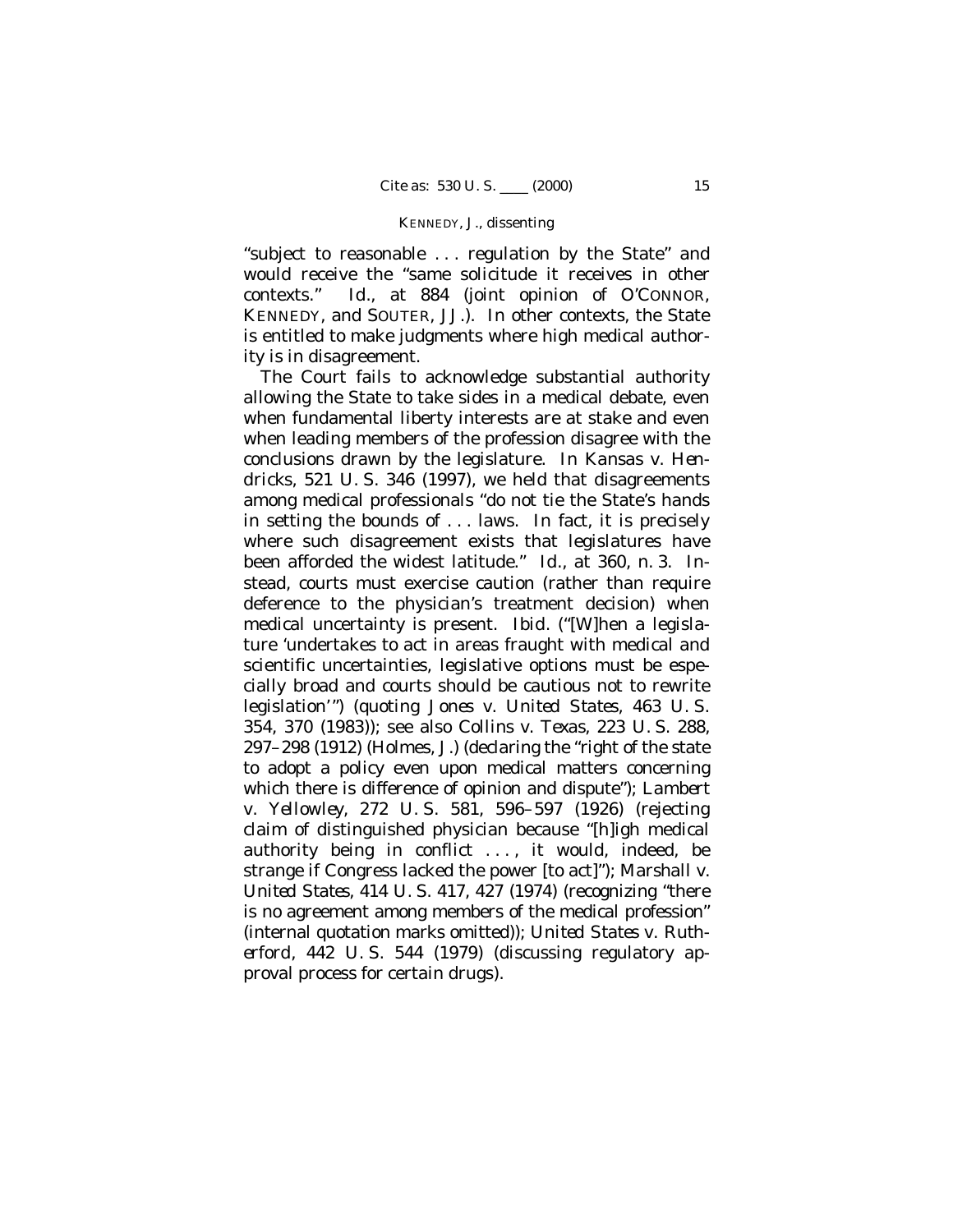#### 16 STENBERG *v.* CARHART

#### KENNEDY, J., dissenting

Instructive is *Jacobson* v. *Massachusetts,* 197 U. S. 11 (1905), where the defendant was convicted because he refused to undergo a smallpox vaccination. The defendant claimed the mandatory vaccination violated his liberty to "care for his own body and health in such way as to him seems best." *Id.*, at 26. He offered to prove that members of the medical profession took the position that the vaccination was of no value and, in fact, was harmful. *Id.*, at 30. The Court rejected the claim, establishing beyond doubt the right of the legislature to resolve matters upon which physicians disagreed:

"Those offers [of proof by the defendant] in the main seem to have had no purpose except to state the general theory of those of the medical profession who attach little or no value to vaccination as a means of preventing the spread of smallpox, or who think that vaccination causes other diseases of the body. What everybody knows the court must know, and therefore the state court judicially knew, as this court knows, that an opposite theory accords with the common belief, and is maintained by high medical authority. We must assume that, when the statute in question was passed, the legislature of Massachusetts was not unaware of these opposing theories, and was compelled, of necessity, to choose between them. It was not compelled to commit a matter involving the public health and safety to the final decision of a court or jury. It is no part of the function of a court or a jury to determine which one of two modes was likely to be the most effective for the protection of the public against disease. That was for the legislative department to determine in the light of all the information it had or could obtain. It could not properly abdicate its function to guard the public health and safety." *Ibid.*

The *Jacobson* Court quoted with approval a recent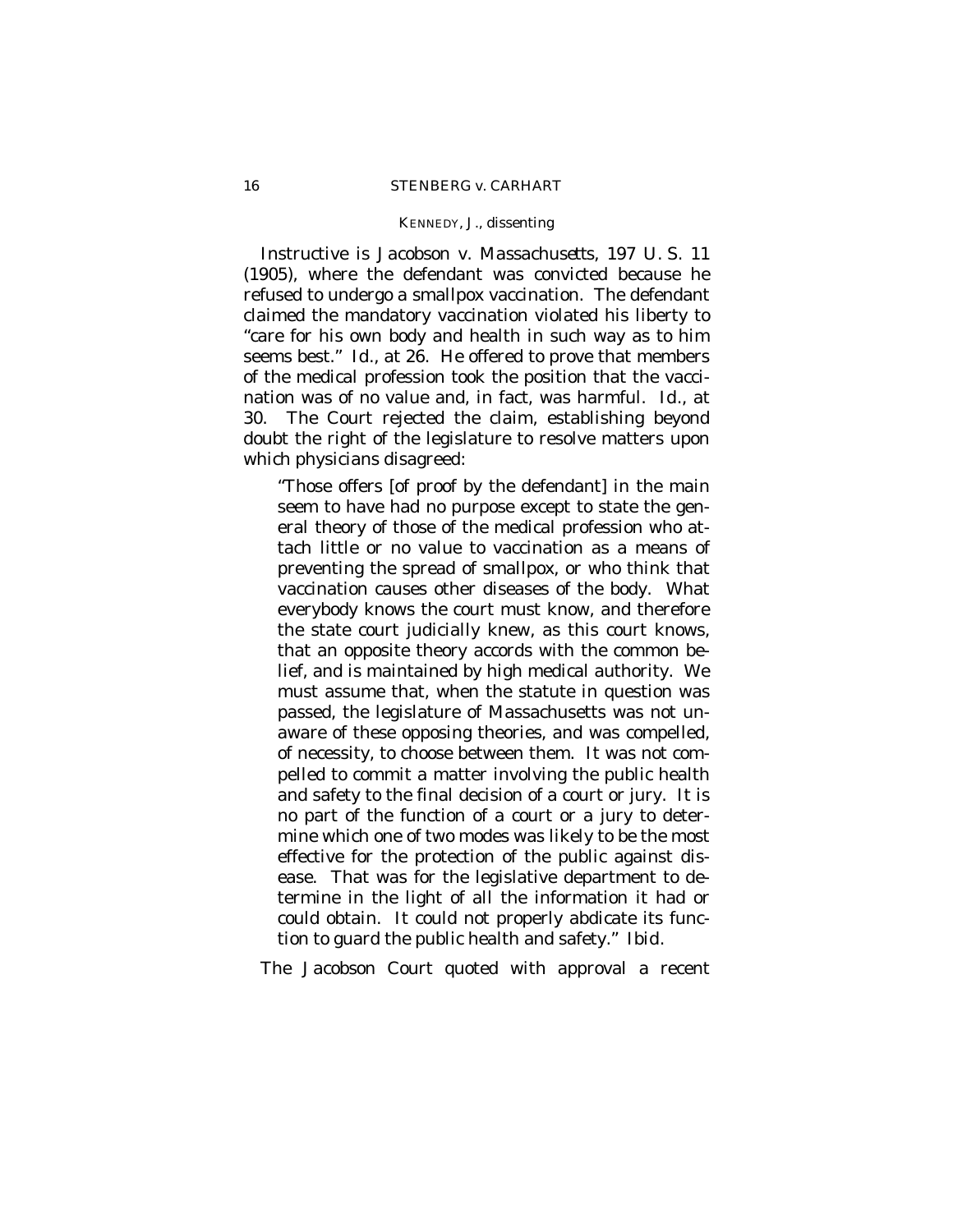state-court decision which observed, in words having full application today:

"The fact that the belief is not universal [in the medical community] is not controlling, for there is scarcely any belief that is accepted by everyone. The possibility that the belief may be wrong, and that science may yet show it to be wrong, is not conclusive; for the legislature has the right to pass laws which, according to common belief of the people, are adapted to [address medical matters]. In a free country, where government is by the people, through their chosen representatives, practical legislation admits of no other standard of action.'" *Id.*, at 35 (quoting *Viemester* v. *White*, 179 N. Y. 235, 241, 72 N. E. 97, 99 (1904)).

JUSTICE O'CONNOR assures the people of Nebraska they are free to redraft the law to include an exception permitting the D&X to be performed when "the procedure, in appropriate medical judgment, is necessary to preserve the health of the mother." *Ante*, at 5. The assurance is meaningless. She has joined an opinion which accepts that Dr. Carhart exercises "appropriate medical judgment" in using the D&X for every patient in every procedure, regardless of indications, after 15 weeks' gestation. *Ante*, at 18–19 (requiring any health exception to "tolerate responsible differences of medical opinion" which "are present here."). A ban which depends on the "appropriate medical judgment" of Dr. Carhart is no ban at all. He will be unaffected by any new legislation. This, of course, is the vice of a health exception resting in the physician's discretion.

In light of divided medical opinion on the propriety of the partial-birth abortion technique (both in terms of physical safety and ethical practice) and the vital interests asserted by Nebraska in its law, one is left to ask what the first Justice Harlan asked: "Upon what sound principles as to the relations existing between the different depart-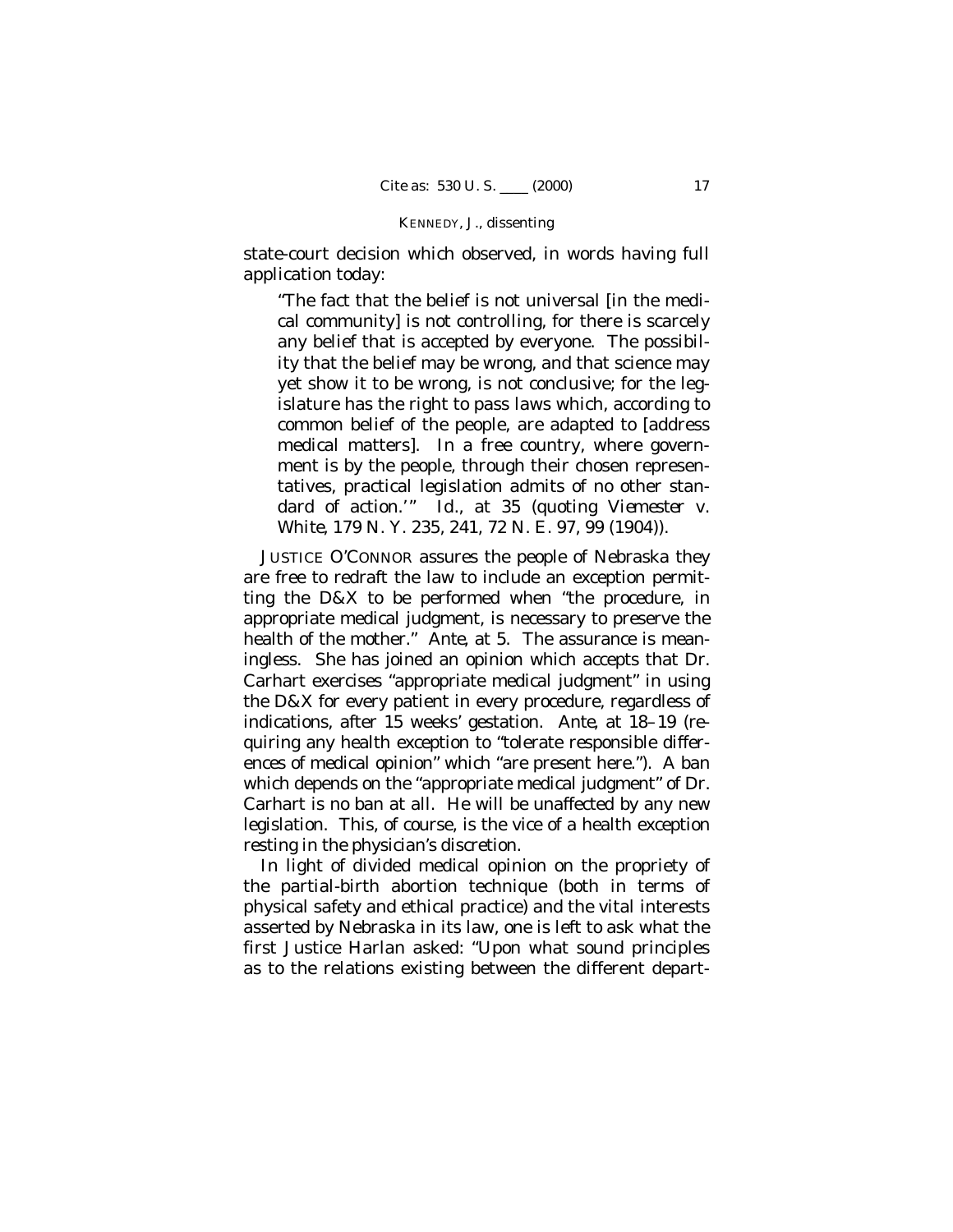ments of government can the court review this action of the legislature?" *Jacobson*, *supra,* at 31. The answer is none.

# III

The Court's next holding is that Nebraska's ban forbids both the D&X procedure and the more common D&E procedure. In so ruling the Court misapplies settled doctrines of statutory construction and contradicts *Casey*'s premise that the States have a vital constitutional position in the abortion debate. I agree with the careful statutory analysis conducted by JUSTICE THOMAS, *post*, at 10– 27. Like the ruling requiring a physician veto, requiring a State to meet unattainable standards of statutory draftsmanship in order to have its voice heard on this grave and difficult subject is no different from foreclosing state participation altogether.

Nebraska's statute provides:

"No partial birth abortion shall be performed in this state unless such procedure is necessary to save the life of the mother whose life is endangered by a physical disorder, physical illness, or physical injury, including a life-endangering physical condition caused by or arising from the pregnancy itself." Neb. Rev. Stat. Ann. §28–328(1) (Supp. 1999).

The statute defines "partial birth abortion" as

"an abortion procedure in which the person performing the abortion partially delivers vaginally a living unborn child before killing the unborn child and completing the delivery." §28–326(9).

It further defines "partially delivers vaginally a living unborn child before killing the unborn child" to mean

"deliberately and intentionally delivering into the vagina a living unborn child, or a substantial portion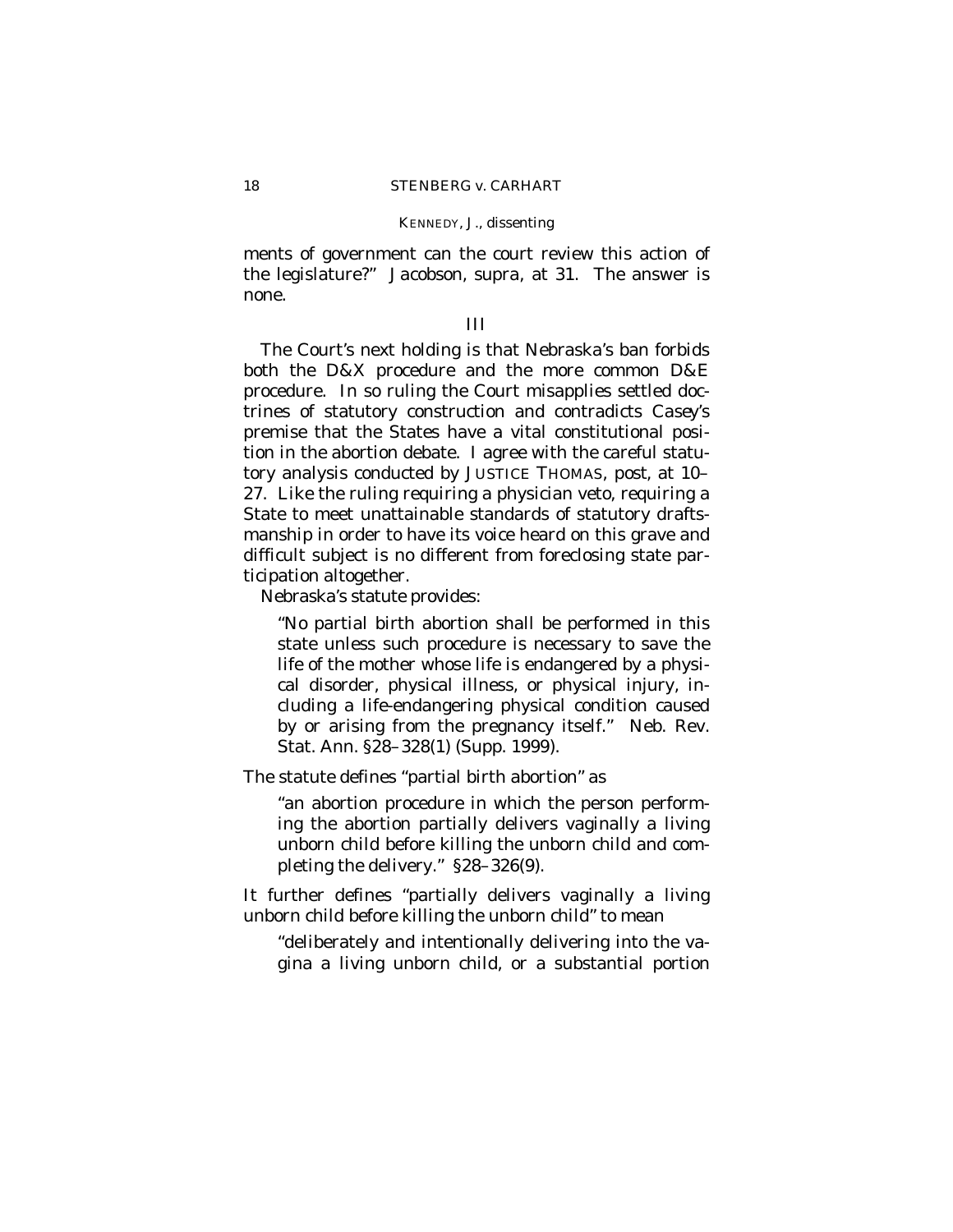thereof, for the purpose of performing a procedure that the person performing such procedure knows will kill the unborn child and does kill the unborn child." *Ibid.*

The text demonstrates the law applies only to the D&X procedure. Nebraska's intention is demonstrated at three points in the statutory language: references to "partialbirth abortion" and to the "delivery" of a fetus; and the requirement that the delivery occur "before" the performance of the death-causing procedure.

The term "partial-birth abortion" means an abortion performed using the D&X method as described above. The Court of Appeals acknowledged the term "is commonly understood to refer to a particular procedure known as intact dilation and extraction (D&X)." *Little Rock Family Planning Servs.* v. *Jegley*, 192 F. 3d 794, 795 (CA8 1999). Dr. Carhart's own lead expert, Dr. Phillip Stubblefield, prefaced his description of the D&X procedure by describing it as the procedure "which, in the lay press, has been called a partial-birth abortion." App. 271–272. And the AMA has declared: "The 'partial birth abortion' legislation is by its very name aimed exclusively [at the D&X.] There is no other abortion procedure which could be confused with that description." AMA Factsheet 3. A commonsense understanding of the statute's reference to "partial-birth abortion" demonstrates its intended reach and provides all citizens the fair warning required by the law. *McBoyle* v. *United States,* 283 U. S. 25, 27 (1931).

The statute's intended scope is demonstrated by its requirement that the banned procedure include a partial "delivery" of the fetus into the vagina and the completion of a "delivery" at the end of the procedure. Only removal of an intact fetus can be described as a "delivery" of a fetus and only the D&X involves an intact fetus. In a D&E, portions of the fetus are pulled into the vagina with the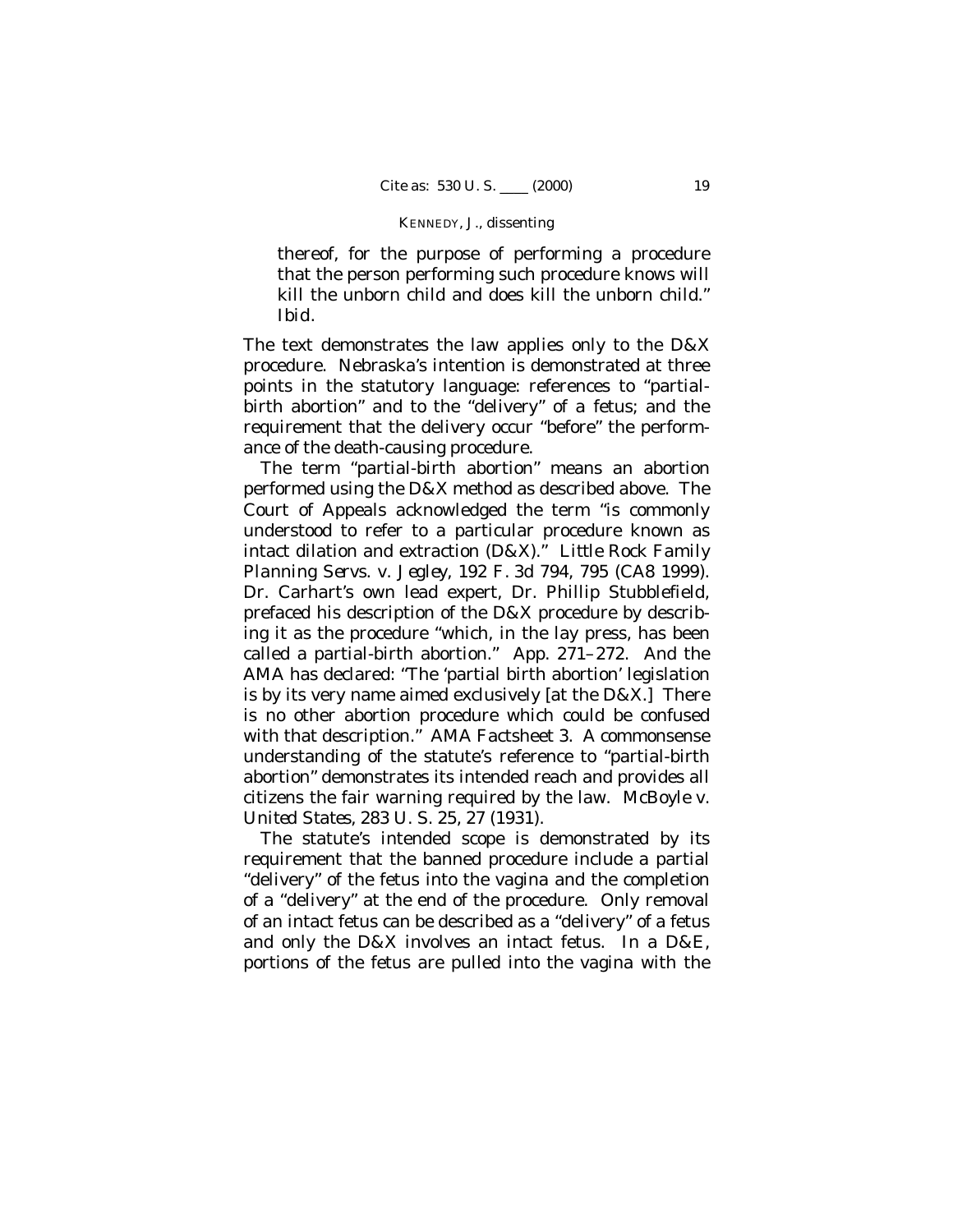intention of dismembering the fetus by using the traction at the opening between the uterus and vagina. This cannot be considered a delivery of a portion of a fetus. In Dr. Carhart's own words, the D&E leaves the abortionist with a "tray full of pieces," App. 125, at the end of the procedure. Even if it could be argued, as the majority does, *ante*, at 25–26, that dragging a portion of an intact fetus into the vagina as the first step of a D&E is a delivery of that portion of an intact fetus, the D&E still does not involve "completing the delivery" of an intact fetus. Whatever the statutory term "completing the delivery" of an unborn child means, it cannot mean, as the Court would have it, placing fetal remains on a tray. See *Planned Parenthood of Wis.* v. *Doyle*, 9 F. Supp. 2d 1033, 1041 (WD Wis. 1998) (the statute is "readily applied to the partial delivery of an intact child but hardly applicable to the delivery of dismembered body parts").

Medical descriptions of the abortion procedures confirm the point, for it is only the description of the D&X that invokes the word "delivery." App. 600. The United States, as *amicus*, cannot bring itself to describe the D&E as involving a "delivery," instead substituting the word "emerges" to describe how the fetus is brought into the vagina in a D&E. Brief for United States as *Amicus Curiae* 10. The Court, in a similar admission, uses the words "a physician pulling" a portion of a fetus, *ante,* at 20, rather than a "physician delivering" a portion of a fetus; yet only a procedure involving a delivery is banned by the law. Of all the definitions of "delivery" provided by the Court, *ante*, at 25–26, not one supports (or, more important for statutory construction purposes, requires), the conclusion that the statutory term "completing the delivery" refers to the placement of dismembered body parts on a tray rather than the removal of an intact fetus from the woman's body.

The operation of Nebraska's law is further defined by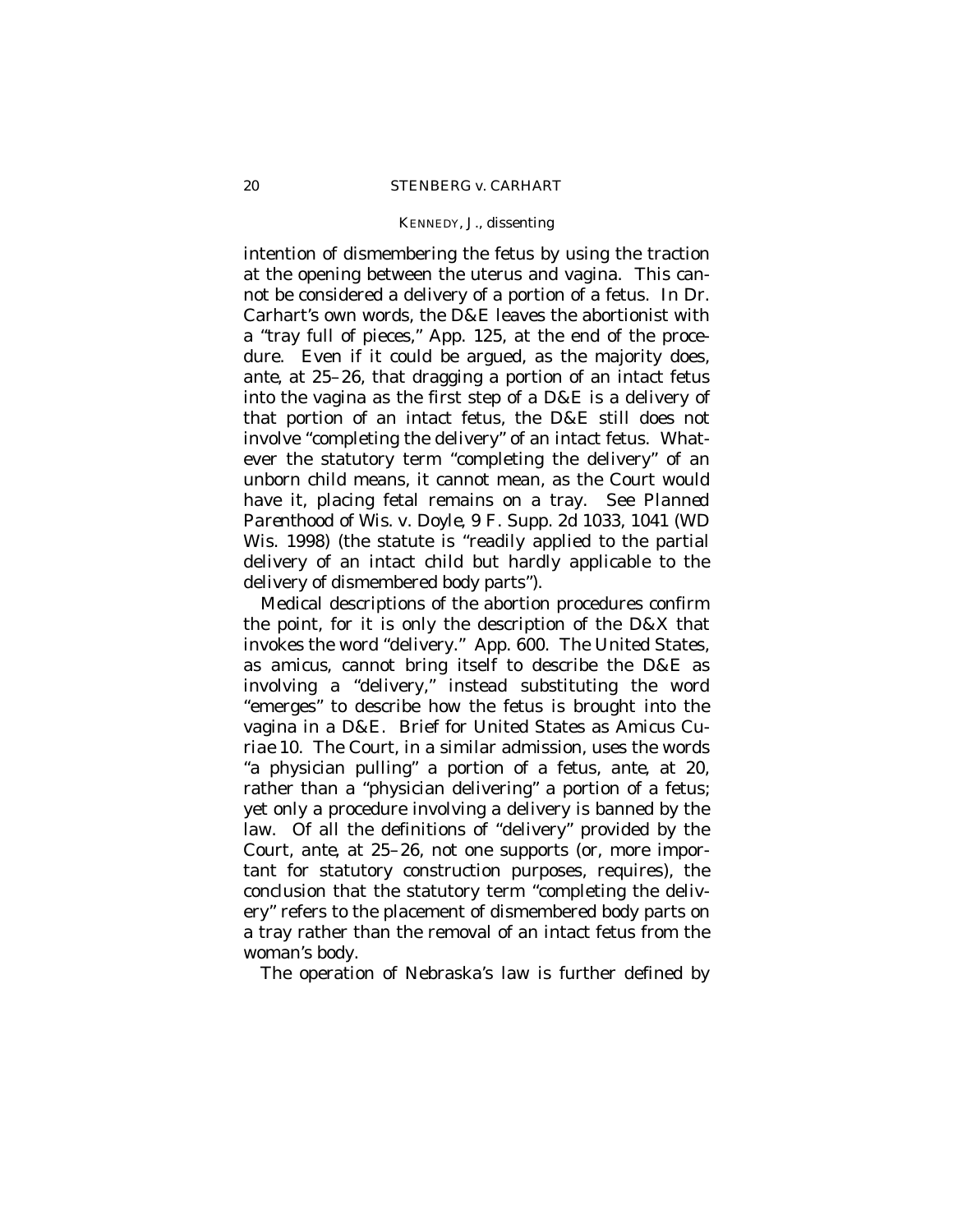the requirement that the fetus be partially delivered into the vagina "before" the abortionist kills it. The partial delivery must be undertaken "for the purpose of performing a procedure that the person . . . knows will kill the unborn child." Neb. Rev. Stat. Ann. §28–326(9) (Supp. 1999). The law is most naturally read to require the death of the fetus to take place in two steps: First the fetus must be partially delivered into the vagina and then the defendant must perform a death-causing procedure. In a D&E, forcing the fetus into the vagina (the pulling of extremities off the body in the process of extracting the body parts from the uterus into the vagina) is also the procedure that kills the fetus. *Richmond Medical Center for Women* v. *Gilmore*, 144 F. 3d, at 330 (order of Luttig, J.). In a D&X, the fetus is partially delivered into the vagina before a separate procedure (the so-called "reduction procedure") is performed in order to kill the fetus.

The majority rejects this argument based on its conclusion that the word "procedure" must "refer to an entire abortion procedure" each time it is used. *Ante*, at 25. This interpretation makes no sense. It would require us to conclude that the Nebraska Legislature considered the "entire abortion procedure" to take place after the abortionist has already delivered into the vagina a living unborn child, or a substantial portion thereof. Neb. Rev. Stat. Ann. §28–326(9) (Supp. 1999). All medical authorities agree, however, that the entire abortion procedure begins several days before this stage, with the dilation of the cervix. The majority asks us, in effect, to replace the words "for the purpose of performing" with the words "in the course of performing" in the portion of §28–326(9) quoted in the preceding paragraph. The reference to "procedure" refers to the separate death-causing procedure that is unique to the D&X.

In light of the statutory text, the commonsense understanding must be that the statute covers only the D&X.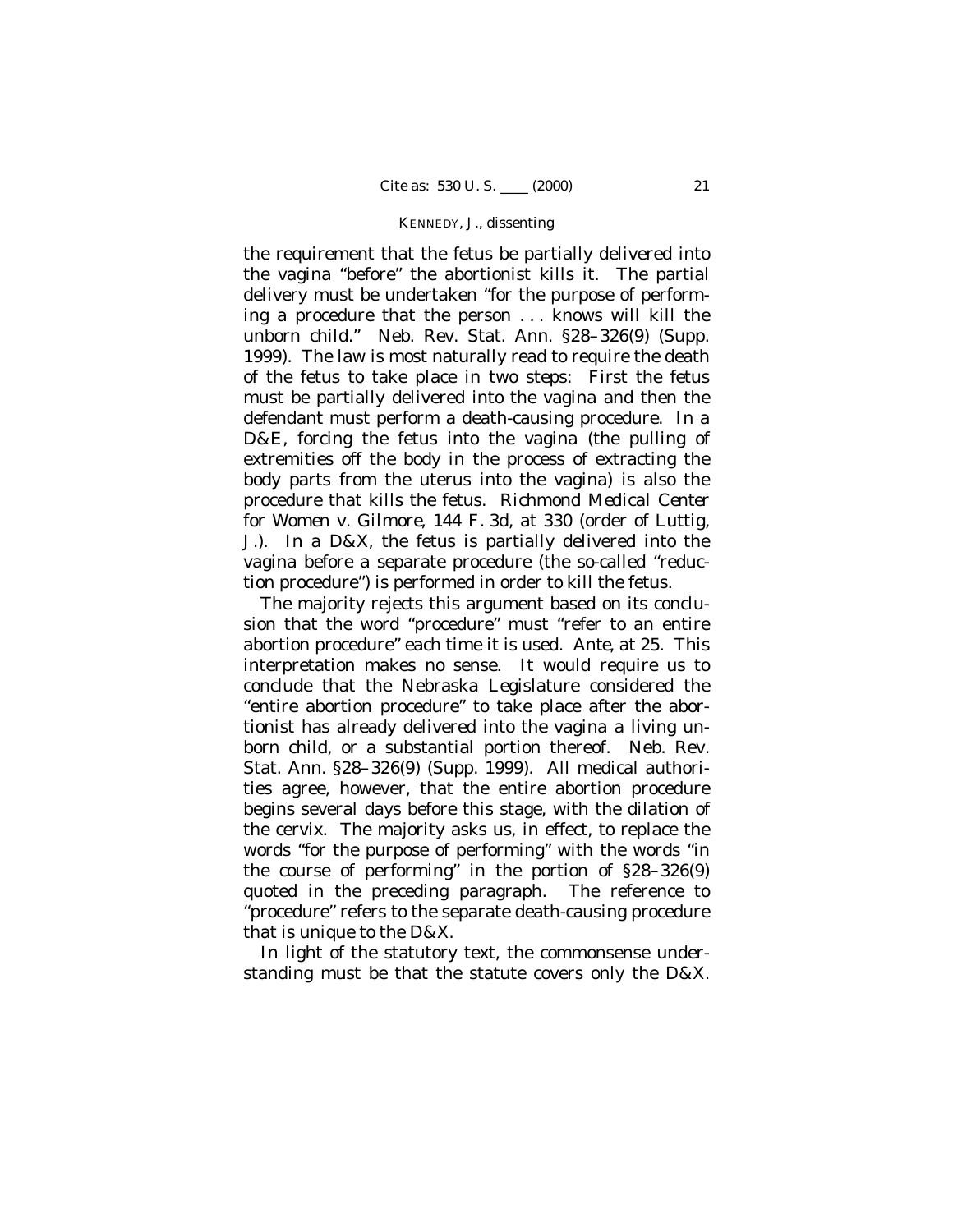See *Broadrick* v. *Oklahoma,* 413 U. S. 601, 698 (1973). The AMA does not disagree. It writes: "The partial birth abortion legislation is by its very name aimed exclusively at a procedure by which a living fetus is intentionally and deliberately given partial birth and delivered for the purpose of killing it. There is no other abortion procedure which could be confused with that description." AMA Factsheet 3 (internal quotation marks omitted). *Casey* disavows strict scrutiny review; and Nebraska must be afforded leeway when attempting to regulate the medical profession. See *Kansas* v. *Hendricks,* 521 U. S., at 359 ("[W]e have traditionally left to legislators the task of defining terms of a medical nature that have legal significance"). To hold the statute covers the D&E, the Court must disagree with the AMA and disregard the known intent of the legislature, adequately expressed in the statute.

Strained statutory constructions in abortion cases are not new, for JUSTICE O'CONNOR identified years ago "an unprecedented canon of construction under which in cases involving abortion, a permissible reading of a statute is to be avoided at all costs." *Thornburgh* v. *American College of Obstetricians and Gynecologists,* 476 U. S. 747, 829 (1986) (dissenting opinion) (internal quotation marks omitted). *Casey* banished this doctrine from our jurisprudence; yet the Court today reinvigorates it and, in the process, ignores its obligation to interpret the law in a manner to validate it, not render it void. *E.g.*, *Johnson* v. *Robison,* 415 U. S. 361, 366–367 (1974); *Edward J. DeBartolo Corp.* v. *Florida Gulf Coast Building & Constr. Trades Council,* 485 U. S. 568, 575 (1988). Avoidance of unconstitutional constructions is discussed only in two sentences of the Court's analysis and dismissed as inapplicable because the statute is not susceptible to the construction offered by the Nebraska Attorney General. *Ante*, at 26. For the reasons here discussed, the statute is susceptible to the construc-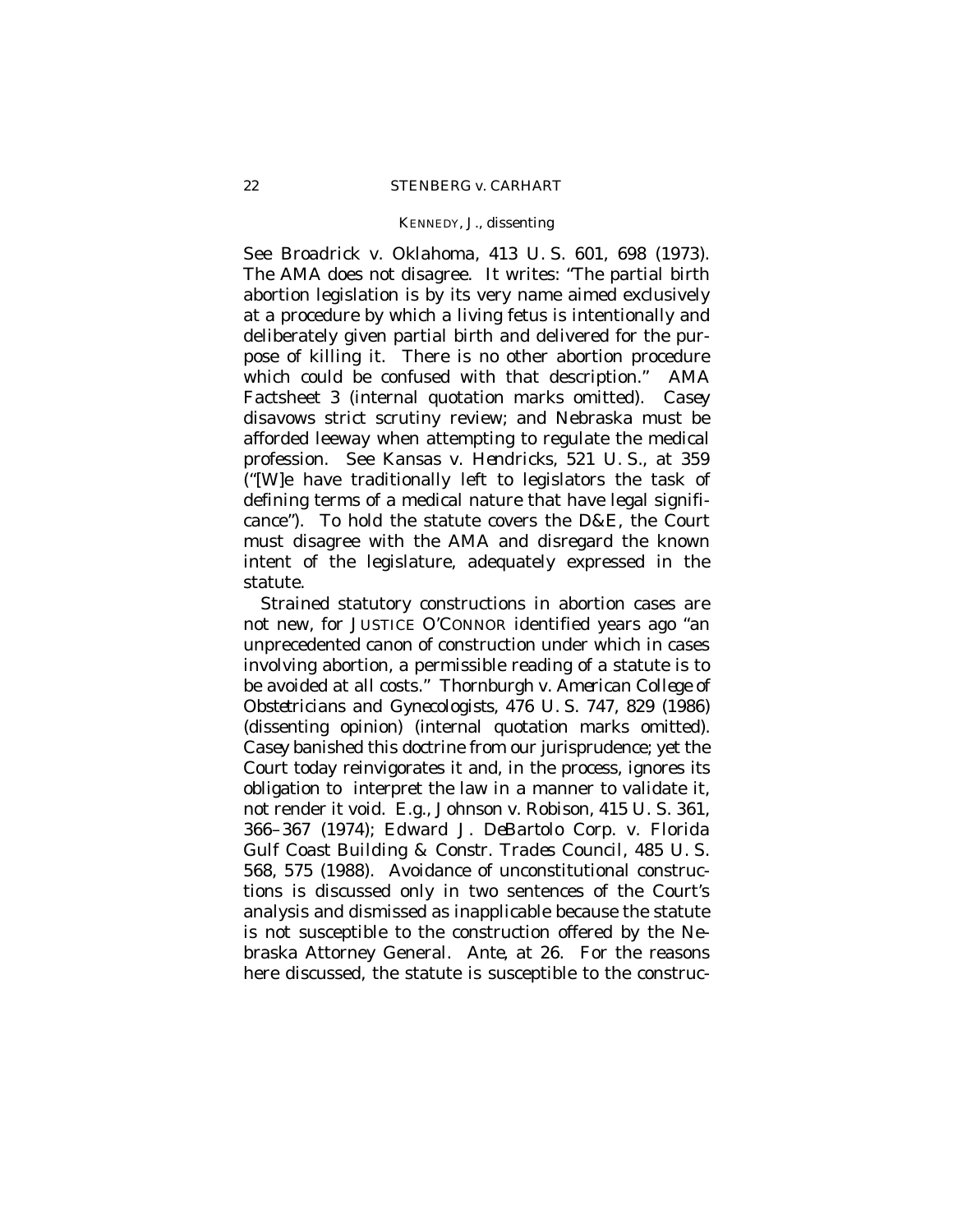tion; and the Court is required to adopt it.

The Court and JUSTICE O'CONNOR seek to shield themselves from criticism by citing the interpretations of the partial-birth abortion statutes offered by some other federal courts. *Ante*, at 23. On this issue of nationwide importance, these courts have no special competence; and of appellate courts to consider similar statutes, a majority have, in contrast to the Court, declared that the law could be interpreted to cover only the D&E. See *Hope Clinic*, 195 F. 3d, at 865–871; *Richmond Medical Center*, *supra,* at 330–332 (order of Luttig, J.). Thirty States have enacted similar laws. It is an abdication of responsibility for the Court to suggest its hands are tied by decisions which paid scant attention to *Casey*'s recognition of the State's authority and misapplied the doctrine of construing statutes to avoid constitutional difficulty. Further, the leading case describing the deference argument, *Frisby* v. *Schultz,* 487 U. S. 474, 483 (1988), declined to defer to a lower court construction of the state statute at issue in the case. As *Frisby* observed, the "lower courts ran afoul of the well-established principle that statutes will be interpreted to avoid constitutional difficulties." See also *Webster* v. *Reproductive Health Services,* 492 U. S. 490, 514 (1989) (opinion of REHNQUIST, C. J.); *id.*, at 525 (O'CONNOR, J., concurring in part and concurring in judgment).

The majority and, even more so, the concurring opinion by JUSTICE O'CONNOR, ignore the settled rule against deciding unnecessary constitutional questions. The State of Nebraska conceded, under its understanding of *Casey*, that if this law must be interpreted to bar D&E as well as D&X it is unconstitutional. Since the majority concludes this is indeed the case, that should have been the end of the matter. Yet the Court and JUSTICE O'CONNOR go much farther. They conclude that the statute requires a health exception which, for all practical purposes and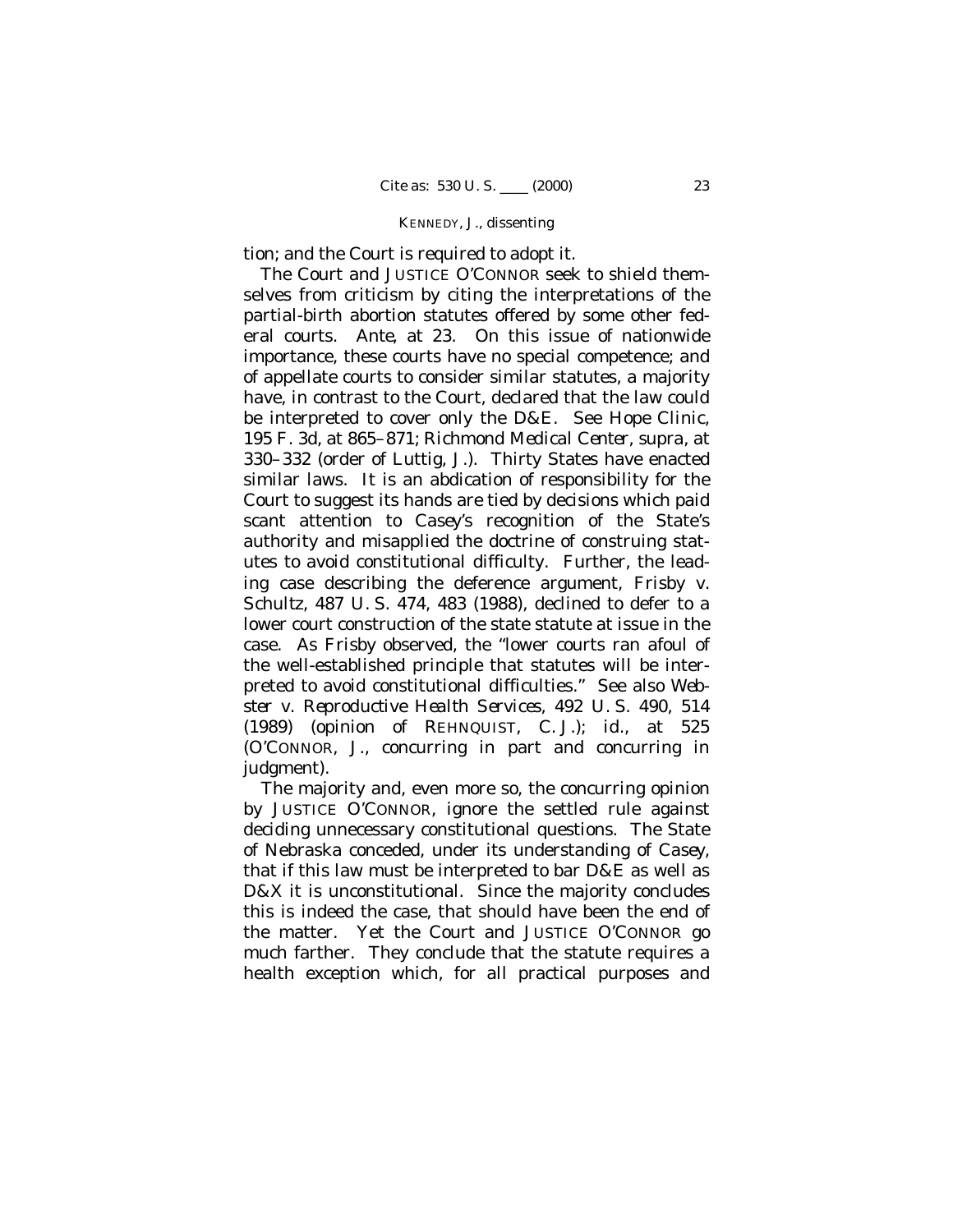certainly in the circumstances of this case, allows the physician to make the determination in his own professional judgment. This is an immense constitutional holding. It is unnecessary; and, for the reasons I have sought to explain, it is incorrect. While it is not clear which of the two halves of the majority opinion is *dictum*, both are wrong.

The United States District Court in this case leaped to prevent the law from being enforced, granting an injunction before it was applied or interpreted by Nebraska. Cf. *Hill* v. *Colorado*, *ante,* p. \_\_\_. In so doing, the court excluded from the abortion debate not just the Nebraska legislative branch but the State's executive and judiciary as well. The law was enjoined before the chief law enforcement officer of the State, its Attorney General, had any opportunity to interpret it. The federal court then ignored the representations made by that officer during this litigation. In like manner, Nebraska's courts will be given no opportunity to define the contours of the law, although by all indications those courts would give the statute a more narrow construction than the one so eagerly adopted by the Court today. *E.g., Stenberg* v. *Moore*, 258 Neb. 199, 206, 602 N. W. 2d 465, 472 (1995). Thus the court denied each branch of Nebraska's government any role in the interpretation or enforcement of the statute. This cannot be what *Casey* meant when it said we would be more solicitous of state attempts to vindicate interests related to abortion. *Casey* did not assume this state of affairs.

# IV

Ignoring substantial medical and ethical opinion, the Court substitutes its own judgment for the judgment of Nebraska and some 30 other States and sweeps the law away. The Court's holding stems from misunderstanding the record, misinterpretation of *Casey*, outright refusal to